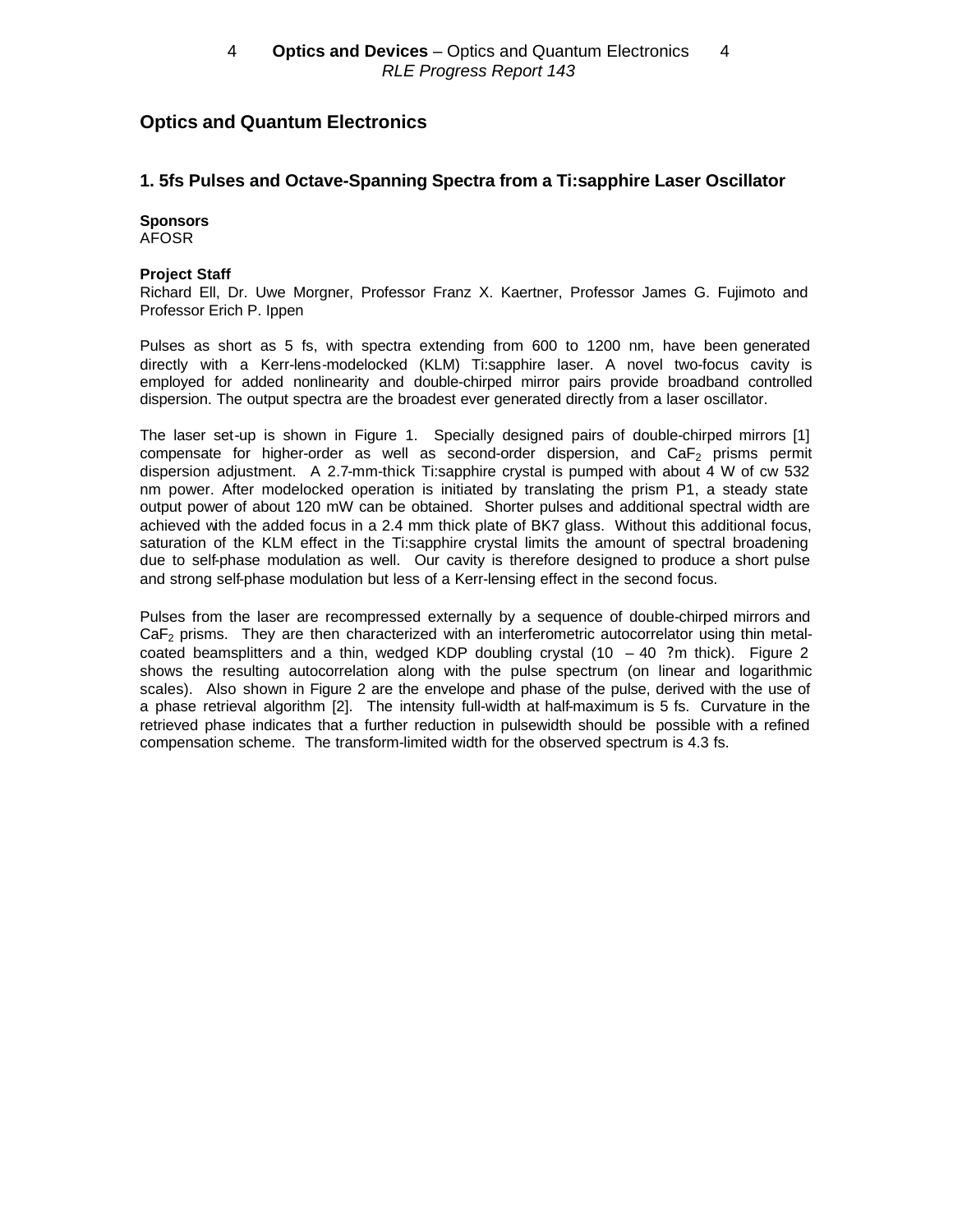This work is carried out in collaboration with the Technical University of Karlsruhe.



Figure 1: Schematic of 5 fs laser. Beam waists, in the Ti:sapphire crystal (X) and in a glass plate (P), facilitate both Kerr-lens modelocking and additional spectral broadening by self-phase modulation. Double-chirped mirrors, in addition to the CaF<sub>2</sub> prism pair, minimize net dispersion over an octave of bandwidth.



Figure 2: Interferometric autocorrelation of the 5 fs pulses (upper left); the spectrum in both linear and logarithmic scale (upper right); pulse envelope reconstruction (lower left); and recovered spectral phase (lower right).

#### **References**

- 1. U. Morgner et.al., Proceedings of CLEO'00, paper CThE5, Optical Society of America (2000)
- 2. A. Baltuska. A. Pugzlys. M. Pshenichnikov, D. Wiersma, B. Hoenders and H. Ferwerda, Ultrafast Optics, 221 (Ascona Th10)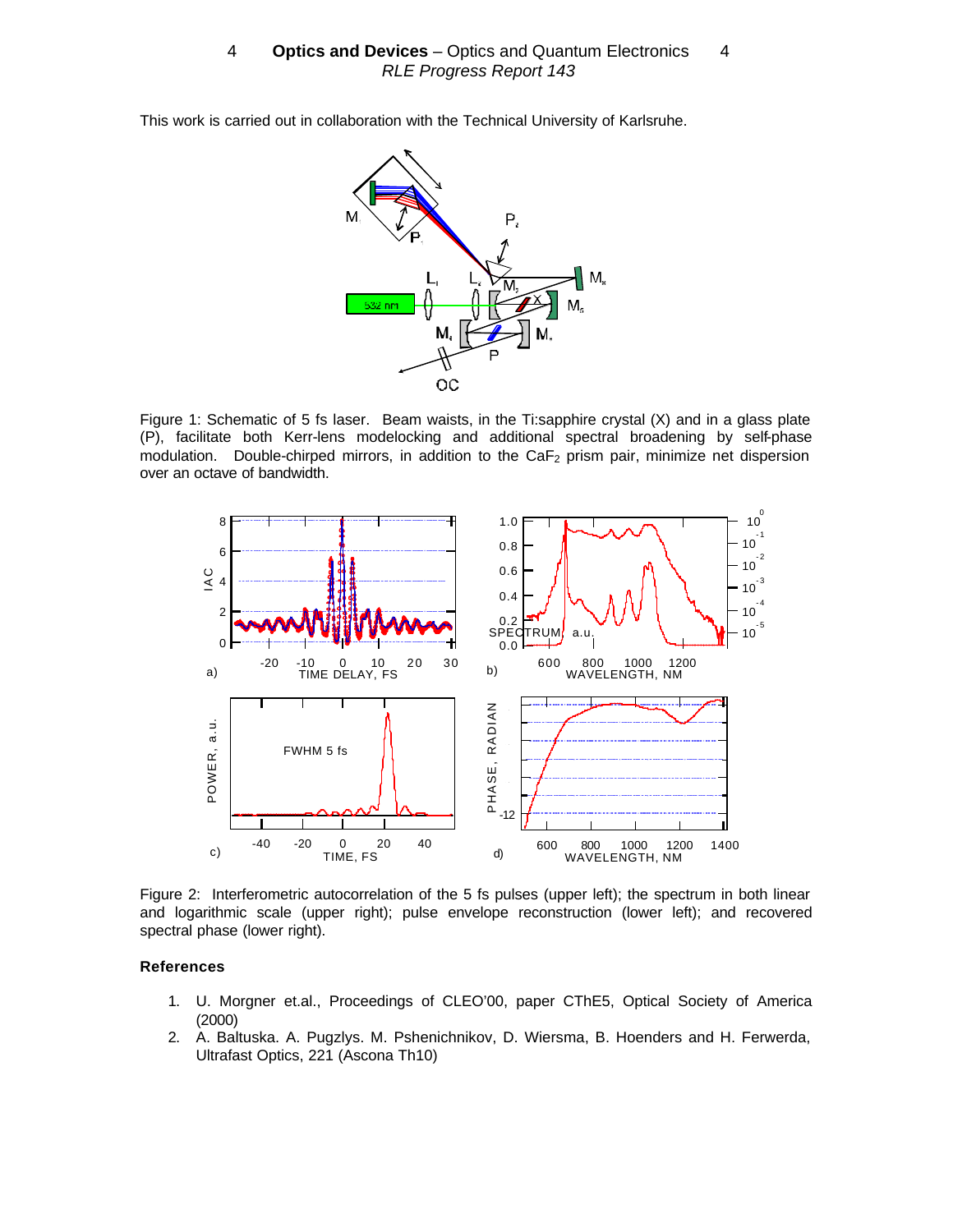# **Publications**

- 1. F. X. Kaertner, U. Morgner, R. Ell, Ch. Jirauschek, G. Metzler, T. R. Schibli, Y. Chen, H. A. Haus, E.P. Ippen, J.G. Fujimoto, V. Scheuer, G. Angelow and T. Tschudi, "Challenges and limitations on generating few cycle laser pulses directly from oscillators," *Ultrafast Phenomena XII*, Springer Verlag, p. 51-55, 2000
- 2. R. Ell, U. Morgner, F. X. Kaertner, J. G. Fujimoto, E. P. Ippen, V. Scheuer, G. Angelow, T. Tschudi, M. J. Lederer, A. Boiko and B. Luther-Davies, "Generation of 5-fs pulses and octave-spanning spectra directly from a Ti:sapphire laser,"*Opt. Lett.* 26, 273-5 (2001)

# **2. Nonlinear optics with phase-controlled pulses in the sub-two-cycle regime**

### **Sponsors**

AFOSR

# **Project Staff**

Dr. Uwe Morgner, Richard Ell, Gerhart Metzler, Thomas Schibli, Professor F.X. Kaertner, Professor J.G. Fujimoto, Professor H.A. Haus and Professor E.P. Ippen

We have demonstrated a dependence of nonlinear optical frequency conversion on the phase of the optical carrier relative to the peak of the intensity envelope in ultrashort pulses. This is made possible by first generating sub-two cycle pulses with octave spanning spectra directly from a Ti:sapphire laser oscillator [1]. Detection of the carrier-envelope phase is then achieved by focusing the short pulses directly from the oscillator into a BBO-crystal. As a further example of nonlinear optics with such short pulses, the interference between second and third harmonic components was also demonstrated.

The carrier-envelope phase of pulses emerging from a laser is not known a priori, and it generally slips from pulse to pulse because the roundtrip phase delay in a laser is usually not the same as the roundtrip group delay. Nonlinear optical measurements that are sensitive to this carrierenvelope phase are not only interesting for ultrafast applications but can have a large impact on wavelength metrology as well. The slip rate of the phase determines the absolute positions of the frequency combs produced by mode-locked lasers, and these regularly spaced combs can be used to bridge the gap between atomic clock standards and optical frequencies [2,3].

One way to monitor the phase slip  $d/dt$  is to generate a second-harmonic pulse (with phase slipping at 2d?/dt) and interfere it with the fundamental pulse. To obtain spectral overlap between the pulses requires at least an octave of fundamental spectrum. Previous workers [2,3] have accomplished this by using spectral broadening in optical fibers to obtain the octave. We have recently reported generating pulses that are sufficiently short, and broadband, directly from a laser oscillator.

Our experiment is illustrated in Figure 1. 5fs pulses from our laser oscillator are focused into a BBO crystal for second-harmonic generation. At the output the interference signal between second-harmonic and fundamental is enhanced before detection by spectrally filtering the overlap regime (near 600 nm, since the fundamental spectrum spans from 600 nm to 1200 nm). The lower part of the figure shows the RF spectrum of the detected signal. The large spikes are harmonics of the roundtrip frequency; the two spikes in the middle are modulation sidebands shifted by the frequency of the phase slip. These modulation sidebands can be locked to a subharmonic of the roundtrip rate by feedback control of mirror position and tilt. Then phase-identical pulses can be selected at the sub-harmonic rate.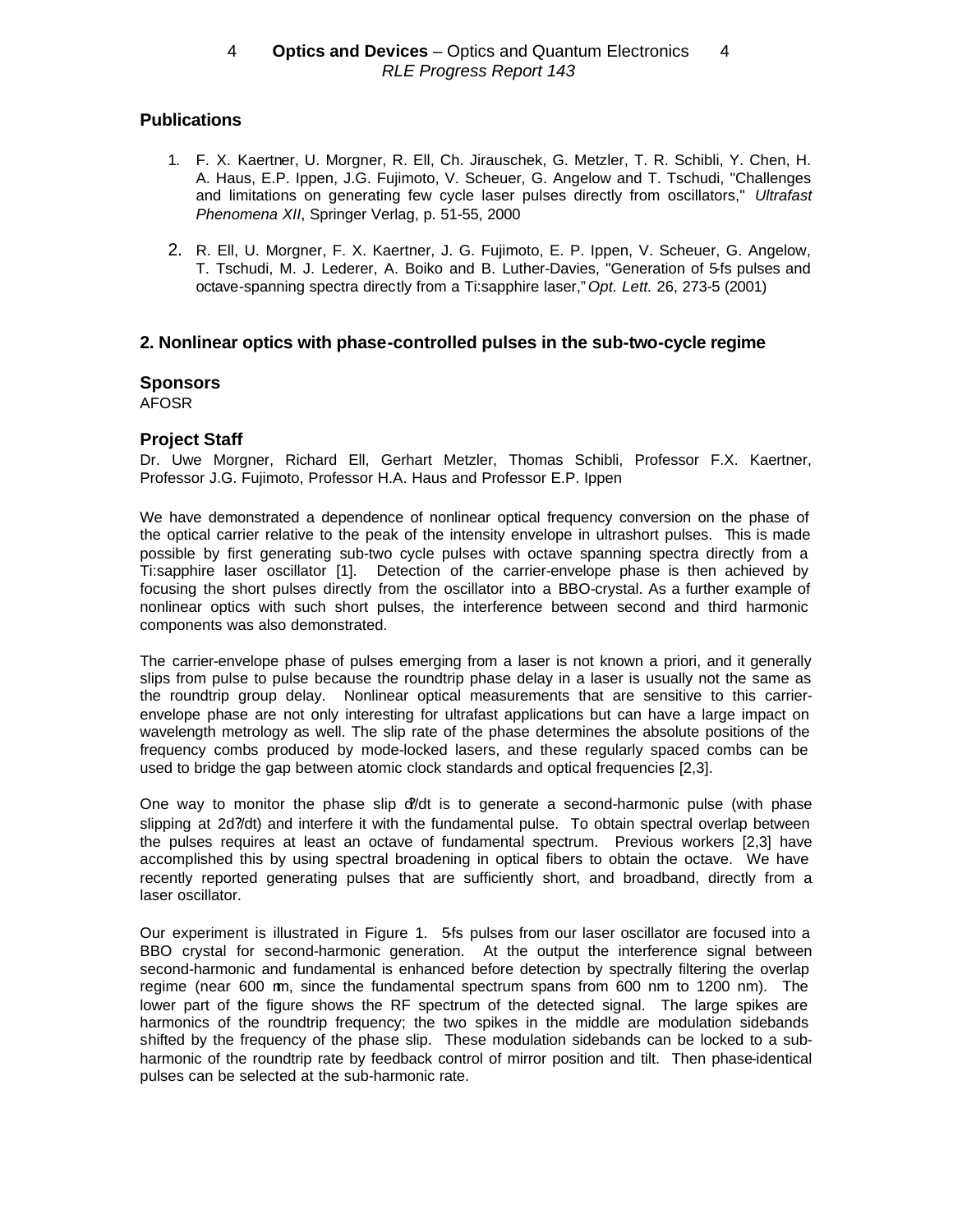4 **- Optics and Devices** - Optics and Quantum Electronics - 4 RLE Progress Report 143





Greater, phase-dependent, spectral overlap can be obtained between second and third harmonics. Our experiment for demonstrating this is shown in Figure 2. Third harmonics of the low frequency components in the pulse are generated by doubling and then summing. They are then combined with second harmonics of the high frequency components to produce the desired interference beat at d/dt. In this case too, a spectral filter is used to isolate the proper spectral overlap to optimize the observed signal. Some improvement in the ratio of signal to background is evident. Clearly, with higher harmonic generation, spectral interference in the resulting harmonic spectrum will become increasingly prominent and dependent upon the carrier envelope phase of the initial pulse.

This work is carried out in collaboration with the Technical University of Karlsruhe.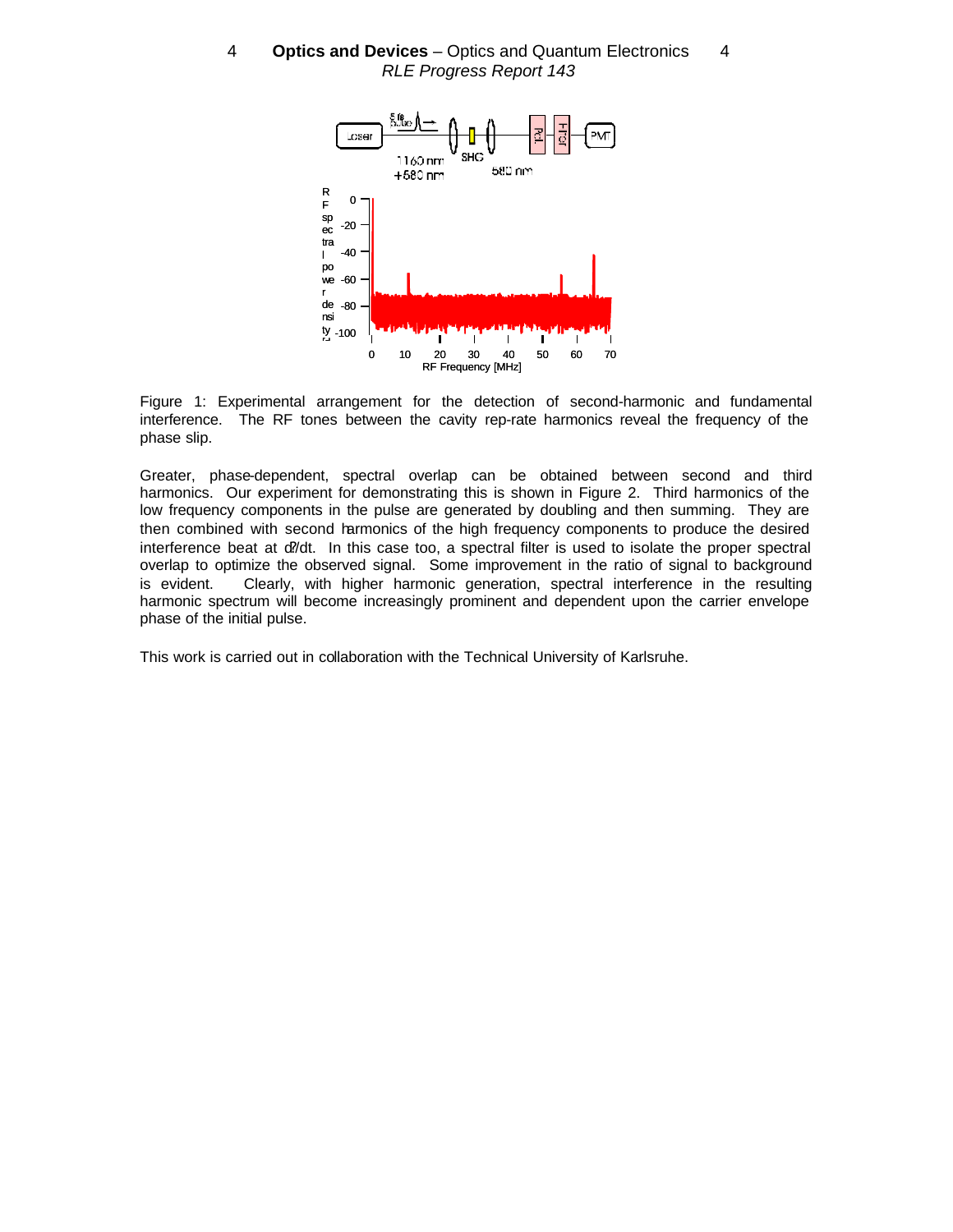

Figure 2: Experimental arrangement for observation of interference between second and third harmonic components. The RF tone left of center reveals the phase slip frequency; the tone right of center is given by the cavity roundtrip rate minus the slip frequency.

### **References**

- 1. R. Ell, U. Morgner, F. X. Kaertner, J. G. Fujimoto, E. P. Ippen, V. Scheuer, G. Angelow, T. Tschudi, M. J. Lederer, A. Boiko and B. Luther-Davies, "Generation of 5-fs pulses and octave-spanning spectra directly from a Ti:sapphire laser,"*Opt. Lett.* 26, 273-5 (2001)
- 2. D. Jones, S. Diddams, J. Ranka, A. Stentz, R. Windeler, J. Hall, and S. Cundiff, *Science* 288, 635-639 (2000).
- 3. A. Apolonski, A. Poppe, G. Tempea, C. Spielmann, T. Udem, R. Holzwarth, T. Haensch, and F. Krausz, *Phys. Rev. Lett.* 85, 740-743 (2000).

### **Publications**

1. U. Morgner, R. Ell, G. Metzler, T. R. Schibli, F. X. Kaertner, J.G. Fujimoto, H. A. Haus and E. P. Ippen, " Nonlinear optics with phase-controlled pulses in the sub-two-cycle regime," *Phys. Rev. Lett*. in press.

# **3. Ultrafast Cr4+:YAG Laser**

#### **Sponsors**

AFOSR, NSF-MRSEC

### **Project Staff**

Daniel Ripin, Dr. Christian Chudoba, Juliet Gopinath, Professor Franz Kärtner, Professor Erich P. Ippen

Several transition-metal doped materials are useful as ultrafast laser media because of their large gain bandwidths, convenient blue-shifted absorption spectra, and high nonlinear coefficients,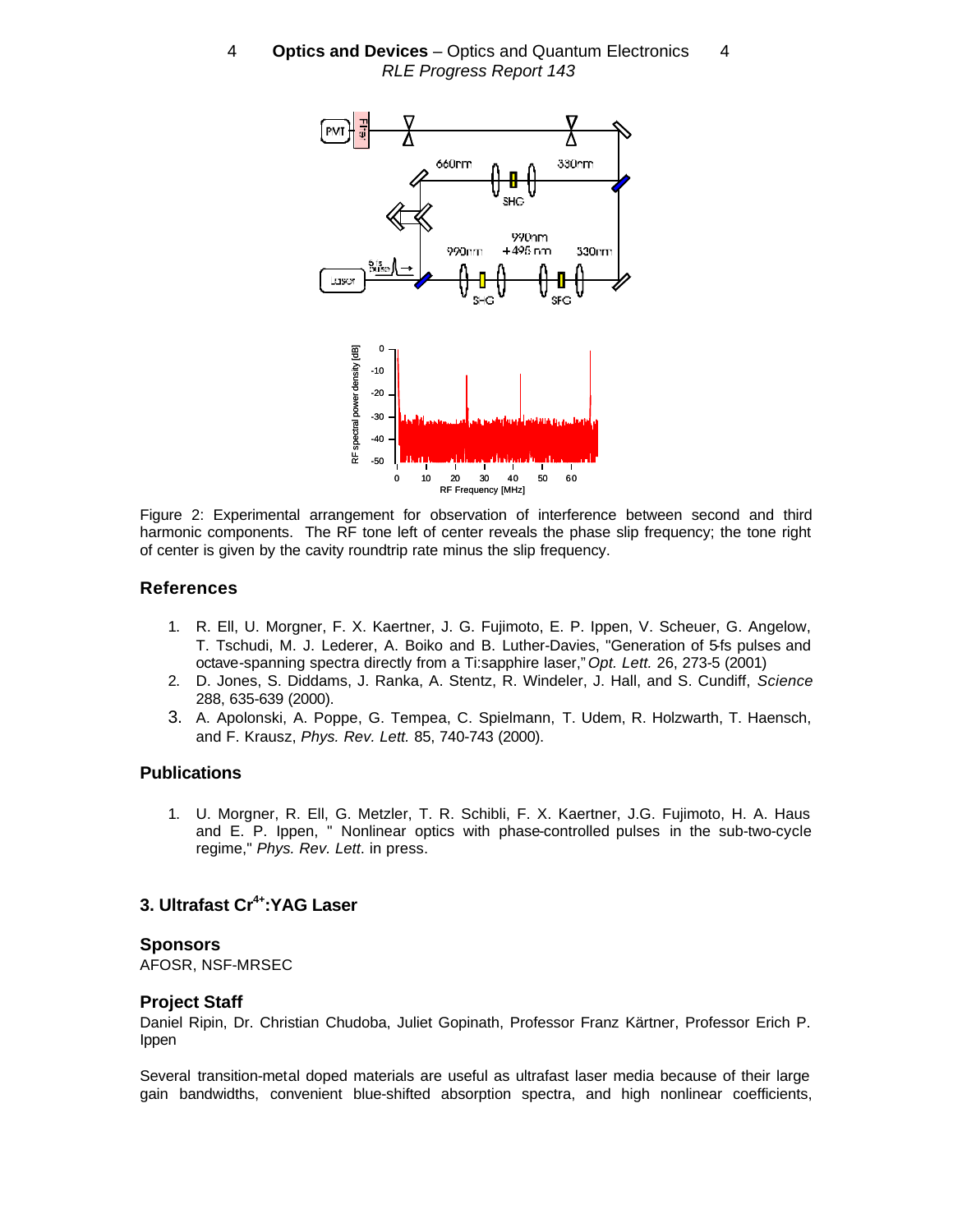allowing for efficient Kerr-lens modelocking. Short pulsewidth sources obtained with such media are ideal for time-resolved studies of ultrafast phenomena and devices, as optical clocks with precise timing at the cavity repetition rate, and for ultra-high speed optical communications. The broad coherent bandwidth can be exploited for spectroscopy, to generate synchronized multiwavelength optical sources, or for metrological optical frequency standards. Specific laser crystals are chosen for applications based on their material properties.

Cr<sup>4+</sup>:YAG is a promising laser crystal with broad emission from 1350 nm to 1650 nm. This gain spectrum make this laser crystal ideal for optical telecommunications applications. In general, intracavity dispersion due to the laser crystal, prisms, and mirrors limits the bandwidth and pulsewidth of the emitted light pulses. The shortest pulses previously reported in the  $Cr^{4+}$ :YAG laser system are 43 fs pulses [1], which were generated in a laser cavity using two intracavity fused silica prisms to compensate the group delay dispersion (GDD) from the Cr<sup>47</sup>: YAG crystal. It is thought that third order dispersion (TOD) limits the pulsewidth in this system [2].



Fig. 1. A schematic of the Cr<sup>4+</sup>:YAG laser cavity. A 2 cm Cr<sup>4+</sup>:YAG crystal was placed inside a Zfold cavity between 2 folding mirrors with a 10 cm radius-of-curvature. The laser is optically pumped by a  $Nd:YVO<sub>4</sub>$  laser emitting cw light at 1064 nm. The cavity is designed to have seven round-trip bounces off double chirped mirrors (DCMs) for dispersion compensation. Two  $CaF<sub>2</sub>$ prisms provide fine tuning of the cavity dispersion.

We have demonstrated the generation of 36 fs pulses from a dispersion compensated  $Cr^{4+}$ :YAG laser. Shorter pulse widths were obtained by reducing TOD. A schematic of the laser cavity is shown in Figure 1. A 2 cm  $Cr^{4+}$ :YAG aystal was placed inside a Zfold cavity designed to maximize Kerr-lens modelocking while simultaneously compensating for astigmatism. The laser is optically pumped by a  $Nd:YVO<sub>4</sub>$  laser emitting cw light at 1064 nm. Seven round-trip bounces off Double chirped mirrors (DCMs) are used to simultaneously compensate GDD and TOD;  $CaF<sub>2</sub>$ prisms are used optimized the pulsewidth by fine tuning the intracavity dispersion. A plot of the calculated cavity dispersion is shown in Figure 2. By purging the laser cavity with  $N_2$  gas to eliminate water absorption, it was possible to generate optical pulses with a center wavelength of 1480 nm, and significant spectrum below 1500 nm.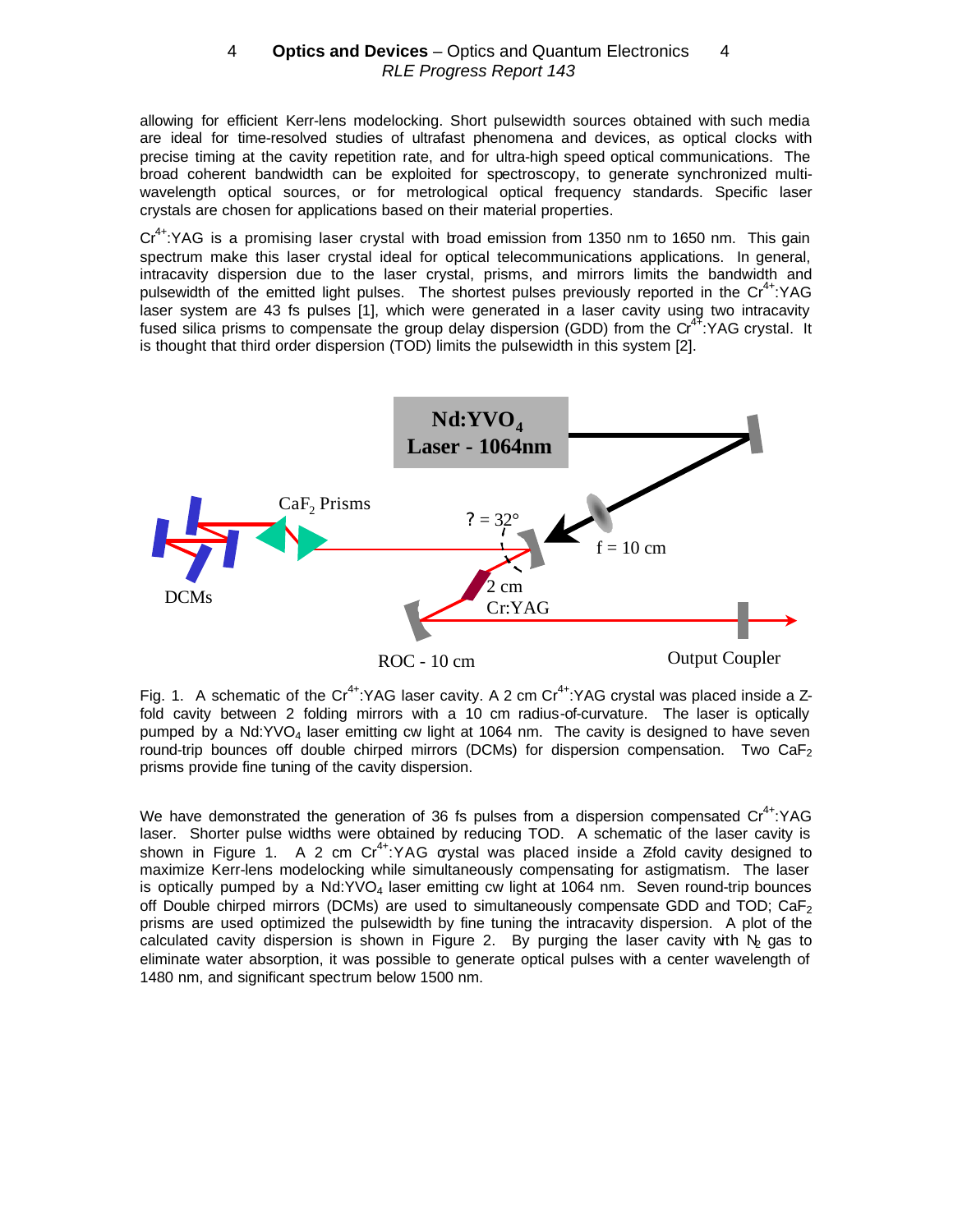

Fig. 2. Plot of the total cavity dispersion. The dispersion through a 2 cm  $Cr^{4+}$ :YAG crystal (roundtrip) is also plotted.



Fig. 3. Autocorrelation of 36 fs  $Cr^{4+}$ :YAG laser pulses. The corresponding pulse spectrum is inset.

The pulse width was measured to be 36 fs with a background-free autocorrelation and is shown in Figure 3. The corresponding pulse spectrum is inset and has a full width at half maximum of  $\sim$ 100 nm.

#### **References**

- 1. Y. P. Tong, P. M. W. French, J. R. Taylor, J. O. Fujimoto, "All-solid-state femtosecond sources in the near infrared"; *Opt. Comm.* 136: 235-238 (1997).
- 2. Tatsuya Tomaru and Hrvoje Petek, "Effect of third-order dispersion on the phases of solitonlike Cr<sup>4+</sup>:YAG-laser pulses characterized by the second-harmonic generation frequency-resolved optical gating method"; J*. Opt. Soc. Am. B*, 18: 388-393 (2001).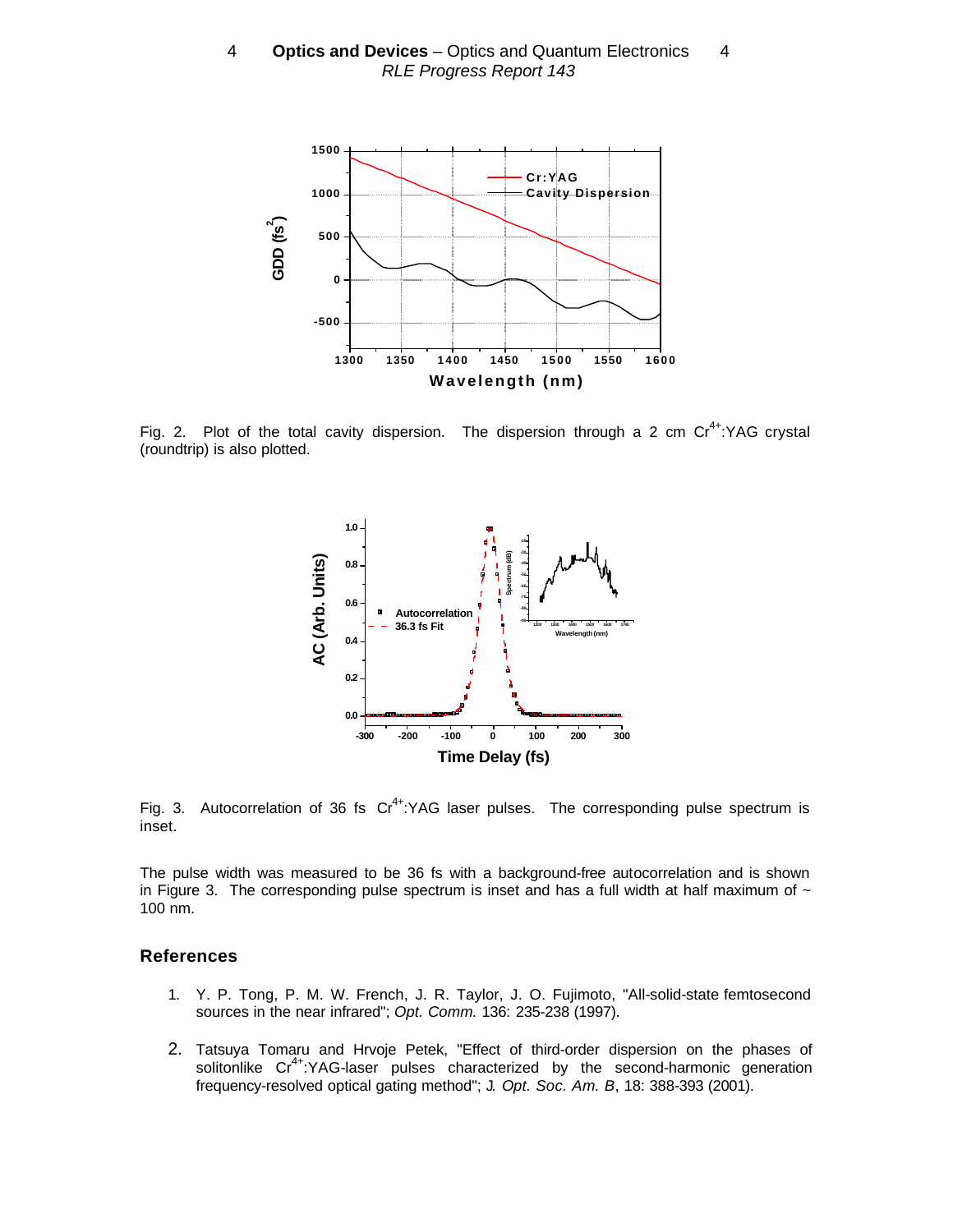# **4. Noise Studies in Active Harmonically Modelocked Fiber Lasers**

#### **Sponsors**

DARPA, AFOSR

## **Project Staff**

Matthew E. Grein, Dr. Yijiang Chen, Professor Erich Ippen, Professor Hermann A. Haus

The low-timing jitter performance of actively modelocked fiber lasers makes them suitable candidates as optical clocks for precision, high-speed optical analog-to-digital converters. Much of the low-noise performance—compared with semiconductor lasers—arises due to the long upper-state lifetime of the rare-earth dopants in the amplifier that integrates over gain dynamics.

The active modelocking of fiber lasers is achieved with two types of modelockers: amplitude (AM) and phase (PM) modulation, yielding similar performance with respect to pulse shaping and stability. In the formalized treatment of jitter in actively modelocked lasers [1], the theory is developed for amplitude modulation (AM), and the jitter is expressed as excitations (driven by noise) that are damped by characteristic time constants that describe the laser's dynamic response to noise. The time constants are related to the laser parameters, such as modulation depth, filtering, and group-velocity dispersion (GVD). The purpose of our study is to develop a stable, active, harmonically modelocked fiber laser operating at 10 GHz producing picosecond pulses with low timing jitter, and to understand its quantum-limited performance.

We have developed two actively modelocked fiber laser configurations producing pulses at 10 GHz. The first laser setup--shown in Fig. 1—employs a ring geometry with polarizationmaintaining fibers. An isolator ensures unidirectional lasing, an erbium-doped amplifier provides gain, and the laser can be actively modelocked using either amplitude or phase modulation. The RF synthesizer is set to the frequency of the cavity harmonic closest to 10 GHz for active modelocking.

The second laser setup—shown in Fig. 2-is arranged in a sigma-type configuration in which the linear portion is composed of ron-polarization-maintaining elements. The amplifying medium is an Er:Yb double-clad fiber side-pumped with a multimode 980 laser diode. The sigma laser works as follows: a pulse exiting the polarizing beam splitter (PBS) from the ring depolarizes due to environmentally-induced birefringence in the linear segment. A faraday rotator at the end of the linear segment ensures that the backward-propagating pulse travels along the orthogonal polarization axis with respect to the forward-traveling pulse. In this way, the polarization effects in the forward and backward propagating directions are averaged out so that the pulse arrives at the polarization beam splitter again with a linear polarization.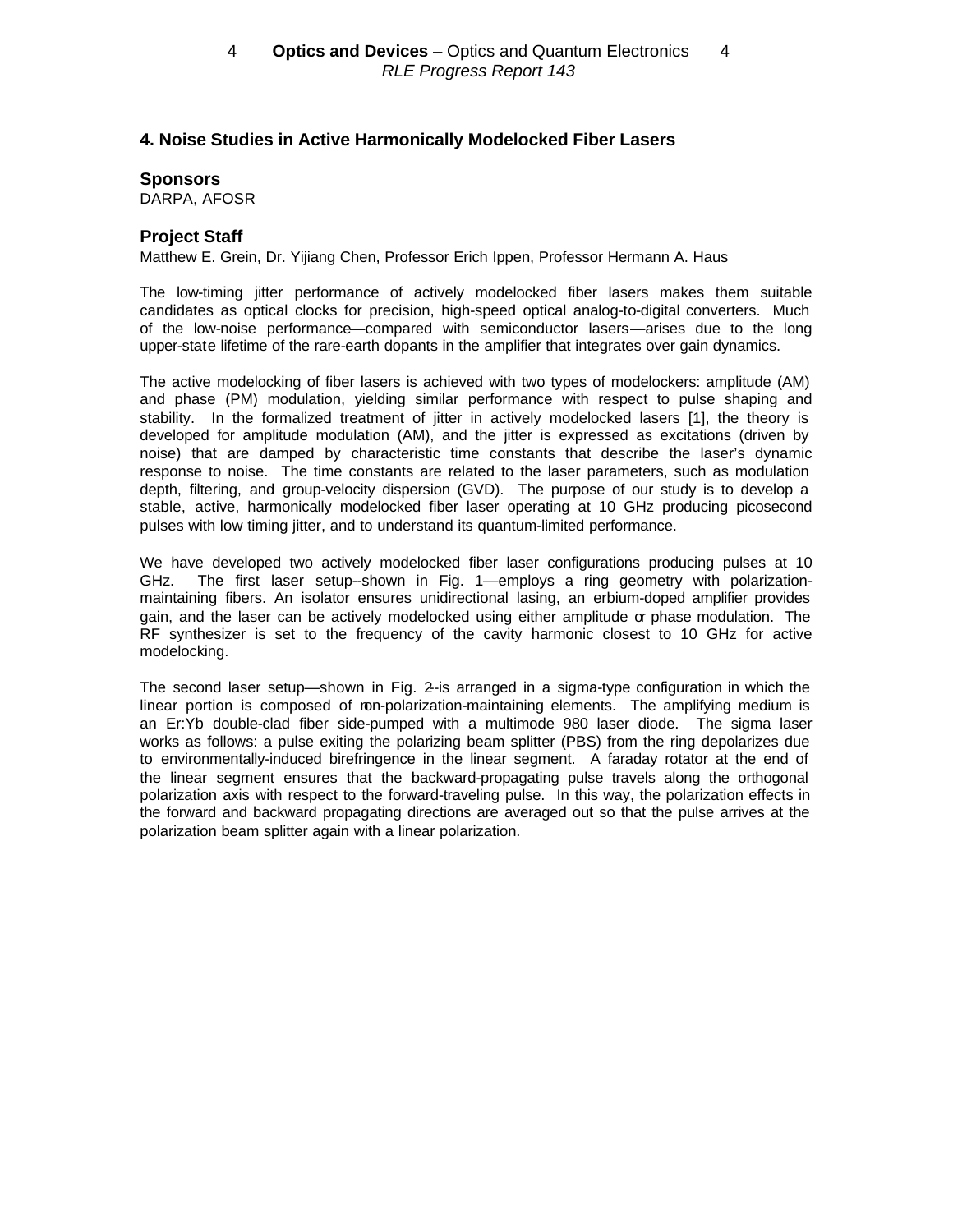

Figure 1: Laser configuration; the abbreviations are ISO isolator, AM/PM amplitude or phase modulator, PZT piezo-electric, LO local oscillator, OA optical amplifier, PD photodiode, MA microwave preamplifier, MX mixer, CKT circuit power



Figure 2: Sigma laser configuration

The pulses derived from both configurations vary from between 900 fs and 2 ps, depending on the filtering and pump power, and are very close to the transform-limit for hyperbolic secant pulse shapes. The typical suppression of supermodes in the RF spectrum is greater than 65 dB, indicative of excellent laser stability.

To keep both lasers actively modelocked, we employ active stabilization of the cavity length compared to a reference oscillator (shown explicitly in Fig. 1). The phase of the fundamental RF tone of the detected laser signal (10 GHz) is compared with that of an external reference with simple homodyne detection. Any phase error generates a voltage that is integrated and amplified to drive a fiber-wound PZT that changes the length of the laser cavity, completing a phase-locked feedback loop that ensures stable active modelocking in the presence of environmental perturbations.

The pulse quality is not very sensitive to modulation with either AM or PM; however, we expect that the jitter should be very different. In contrast to the case of AM, pulse timing is not restored directly by PM. Mistimed pulses first experience a shift in frequency that converts to retiming through group-velocity dispersion (GVD). Upon successive round trips, the accumulated frequency shifts are damped out by filtering. Our preliminary results indicate that the minimum quantum-limited jitter for AM requires dispersion management in which the local dispersion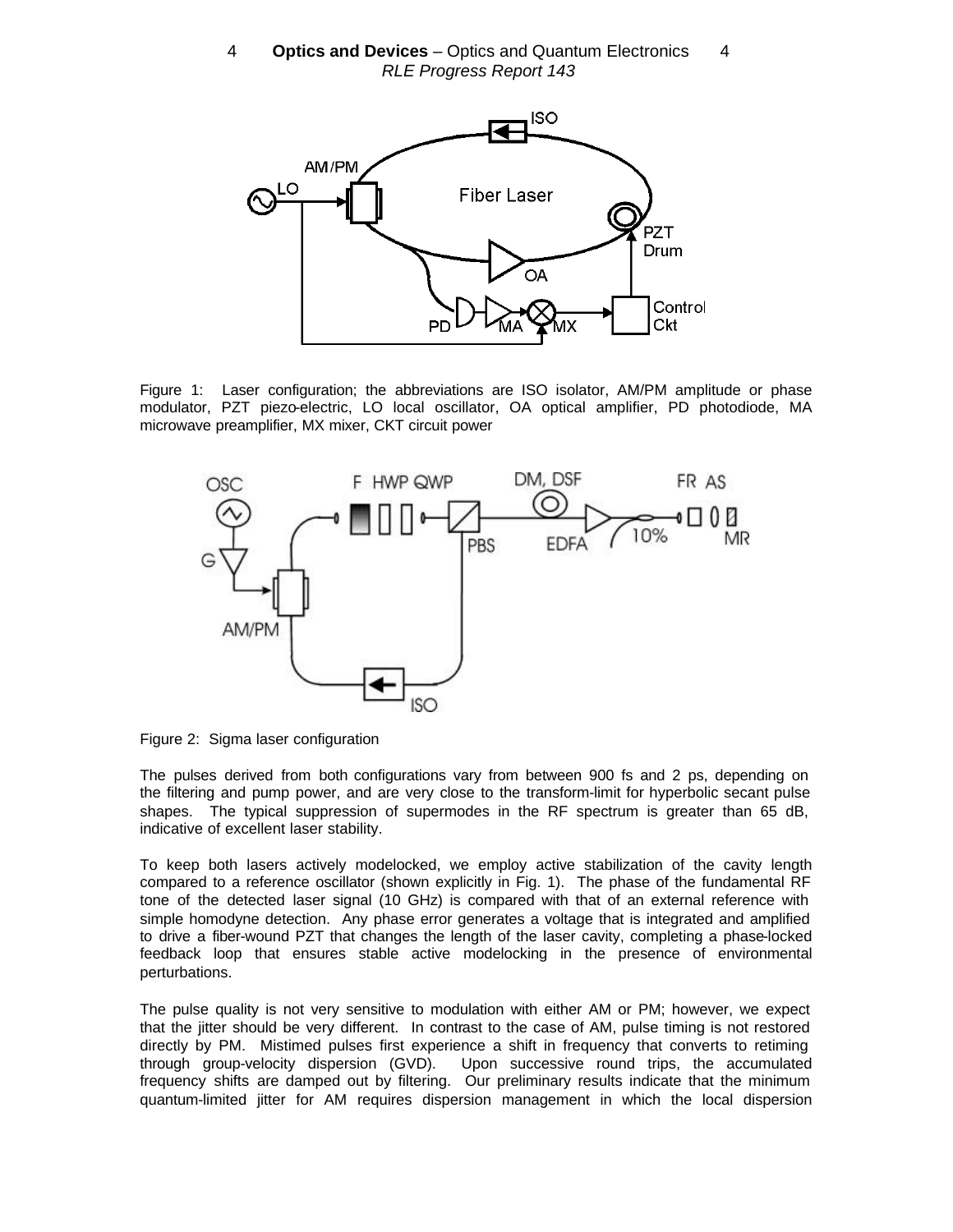swings between anomalous and normal, but the net dispersion of the cavity is near zero. This reduces the jitter due to frequency fluctuations while enhancing the pulse energy. We have shown theoretically that for AM, the quantum-limited jitter is proportional to the square of GVD. For PM, however the quantum-limited timing jitter grows linearly with GVD for large GVD and inversely proportional to GVD for small GVD --these cases (for fixed pulse energy) are shown in Fig. 3 For PM, the minimum jitter requires an optimum dispersion because large dispersion increases the timing recovery from noise that comes from timing fluctuations, but dispersion also increases the noise that comes from frequency shifts via the Gordon-Haus effect.



Figure 3:Quantum-limited jitter for amplitude (solid line) and phase (dotted line) modulation for fixed pulse energy.

#### **References**

1. H. A. Haus and A. Mecozzi, "Noise of modelocked lasers", *IEEE J. Quantum Electron.* 29: 983 (1993).

#### **Publications**

- 1. M. E. Grein, L. A. Jiang, Y. Chen, H A. Haus, and E. P. Ippen, "Timing restoration dynamics in an actively mode-locked fiber ring laser", *Optics Lett.* 24: 1687-1689 (1999).
- 2. M. E. Grein, L. A. Jiang, Y. Chen, H A. Haus, and E. P. Ippen, "A study of the of the dynamics governing timing restoration in the actively modelocked soliton laser," paper presented at the 1999 Conference on Lasers and Electro-Optics, Baltimore, Maryland, May 23-28, 1999.
- 3. M. E. Grein, L. A. Jiang, Y. Chen, H A. Haus, and E. P. Ippen, "The quantum limit of the timing jitter in actively mode-locked soliton fiber lasers", to be submitted to *IEEE J. Quant. Electron.*
- 4. M. E. Grein, Y. Chen, H A. Haus, and E. P. Ippen, "The quantum limit of the timing jitter in actively mode-locked soliton fiber lasers," paper to be presented at the 2001 Conference on Lasers and Electro-Optics, Baltimore, Maryland, May 6-11, 2001.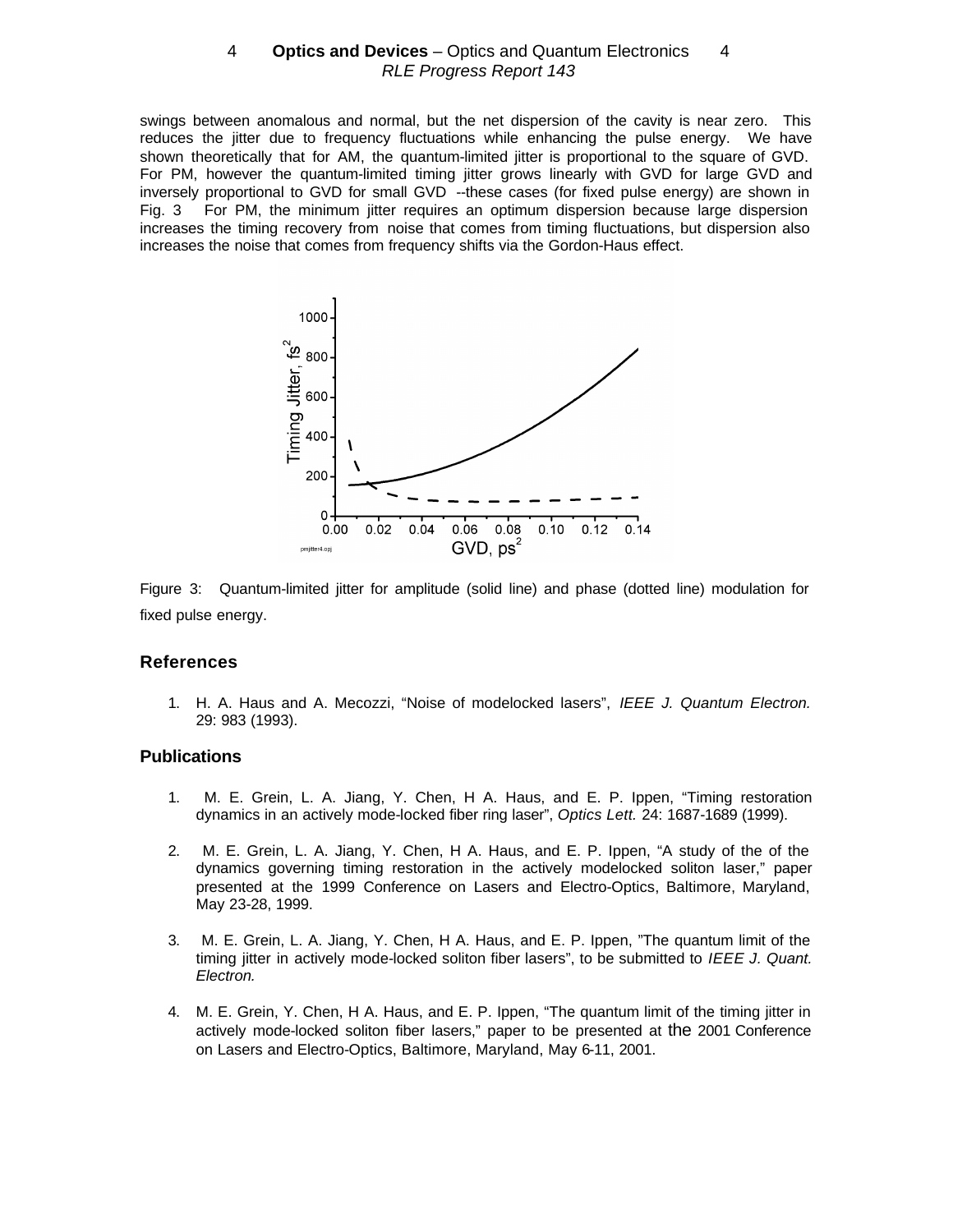# **5. Stabilization of Active, Harmonically Modelocked Fiber Lasers using Two-Photon Absorbers**

#### **Sponsors**

DARPA, AFOSR

#### **Project Staff**

Matthew E. Grein, Erik R. Thoen, Elizabeth M. Koontz, Professor Erich P. Ippen, Professor Hermann A. Haus, Professor Leslie A. Kolodziejski

Active harmonically mode-locked fiber lasers producing picosecond pulses at gigahertz repetition rates for communications and precision optical sampling require a mechanism to equalize pulse energies to prevent amplitude fluctuations and pulse dropouts[1-4]. Recently, it was shown that two-photon absorption (TPA) can limit the peak intensity of Q-switched mode-locking and enhance the stability of continuous-wave mode-locking [5-6]. In this paper, it is shown that a semiconductor mirror providing TPA in a harmonically mode-locked fiber laser introduces a fast intensity-dependent loss that can equalize pulse energies and reduce pulse dropouts.

Figure 1 shows  $a \sim 47$  m active harmonically mode-locked fiber laser operating at 2 GHz. The average group-velocity dispersion is  $\sim 6$  ps/nm/km (anomalous). The fibers are polarization maintaining to eliminate additive-pulse limiting effects. A circulator incorporates a mirror in the ring cavity. An aspheric lens is used to produce a small spot size ( $\sim 5 \times 10^{-8}$  cm<sup>2</sup>) on the mirror. To test the laser operation without TPA, a dielectric mirror (> 99.9% reflectivity at 1.55 ?m) was used in this position. Autocorrelations yielded transform-limited 1.8 ps pulses at 1.555 ?m. The RF spectrum exhibited 25 dB supermode suppression, as shown in Fig. 2a, indicative of pulse dropouts. Fig. 2b shows a digital oscilloscope scan over a long time scale (tens of ns) as compared to the repetition rate (500 ps), verifying that pulses are missing. Note that individual pulses are not resolved due to the limited resolution of the oscilloscope.



Figure 1: Laser setup; all fibers are polarization maintaining.

The dielectric mirror was replaced by a TPA mirror, and with the average power held constant, the laser produced pulses of similar duration. The TPA mirror consists of a  $~5.1$  ?m InP layer deposited via gas source molecular beam epitaxy onto a 22 period GaAs/AlAs distributed Bragg reflector (>99% reflectivity at 1.55 ?m). A dielectric antireflection coating was deposited on the TPA mirror. TPA introduces an instantaneously greater loss for higher peak intensity, which suppresses amplitude fluctuations and pulse dropouts by favoring a filled pulse train of lowintensity pulses over a partially filled pulse train of high-intensity pulses. The supermode suppression shown in Fig. 3a was enhanced by 30 dB (compared with Fig. 2a), and the corresponding oscilloscope trace in Fig. 3b reveals the absence of pulse dropouts. Based on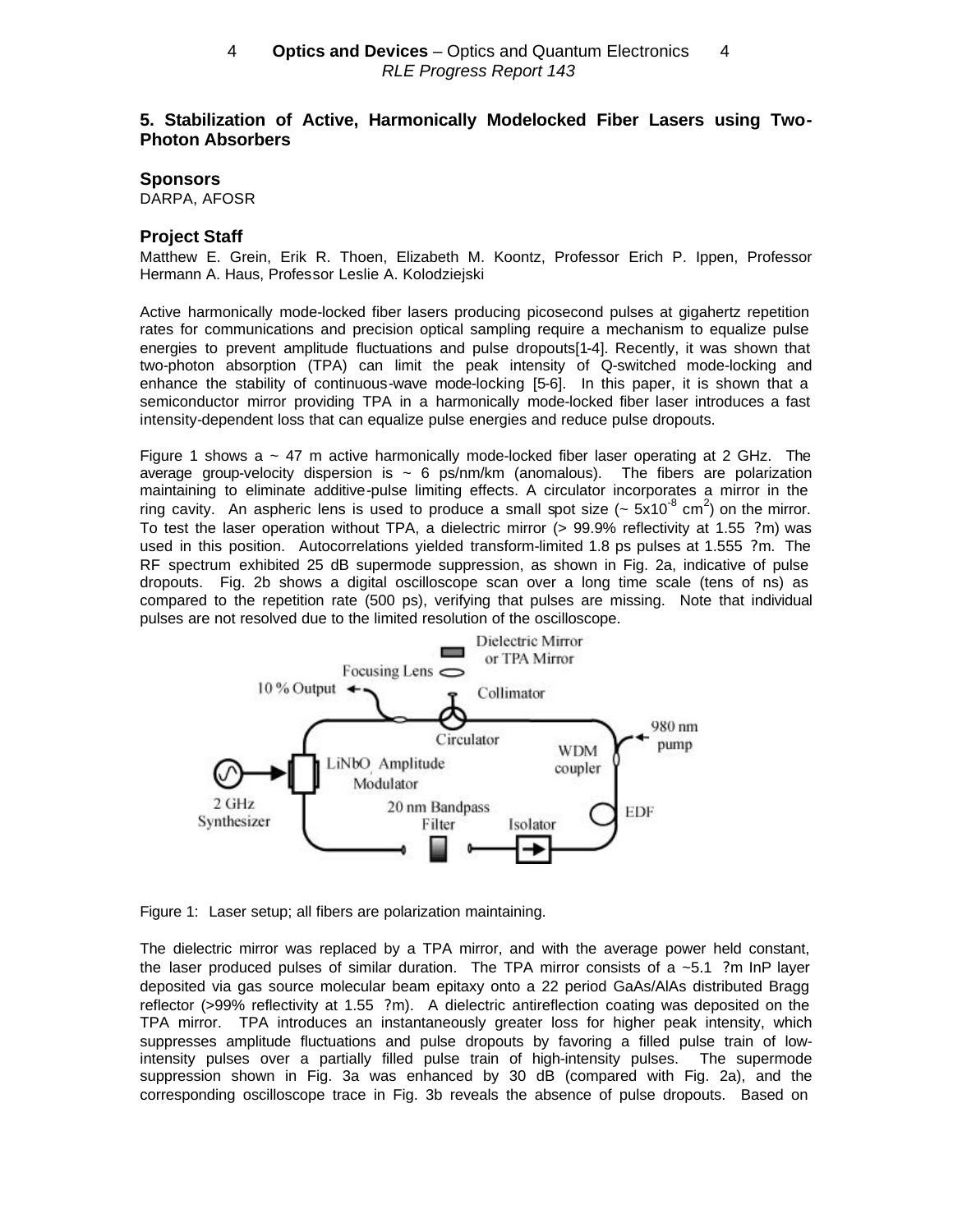nonlinear reflectivity measurements of a similar structure and the incident peak intensity, the nonlinear loss of the TPA mirror was estimated to be between 0.5 and 1%. To verify the intensity dependence of the TPA effect, the peak intensity on the TPA mirror was lowered dramatically by removing the focusing lens (spot size ~ 9.5x10<sup>-3</sup> cm<sup>2</sup>), yielding results similar to those of Fig. 2.

Some of the novel features of TPA-assisted harmonic mode-locking are the enabled operation of environmentally stable, short laser cavities; the potential for specific tailoring of semiconductor materials and waveguide structures for optimum performance and integration; and laser operation even in the non-soliton regime.



Figure 2: Laser output without the TPA mirror. a) RF power spectrum, 3 kHz resolution bandwidth, and b) Digitizing oscilloscope trace.



Figure 3: Laser output with the TPA mirror and focusing lens. a) RF power spectrum, 3 kHz resolution bandwidth, and b) Digitizing oscilloscope trace.

#### **References**

- 1. X. Shan and D. M. Spirit, "Novel method to suppress noise in harmonically modelocked erbium fibre lasers", *Electron. Lett.* 29: 979 (1993).
- 2. G. T. Harvey and L. F. Mollenauer, "Harmonically mode-locked fiber ring laser with an internal Fabry-Perot stabilizer for soliton transmission", *Opt. Lett.* 18:107 (1993).
- 3. C. R. Doerr, H. A. Haus, E. P. Ippen, M. Shirasaki, and K. Tamura, "Additive-pulse limiting", *Opt. Lett.* 19: 31 (1994).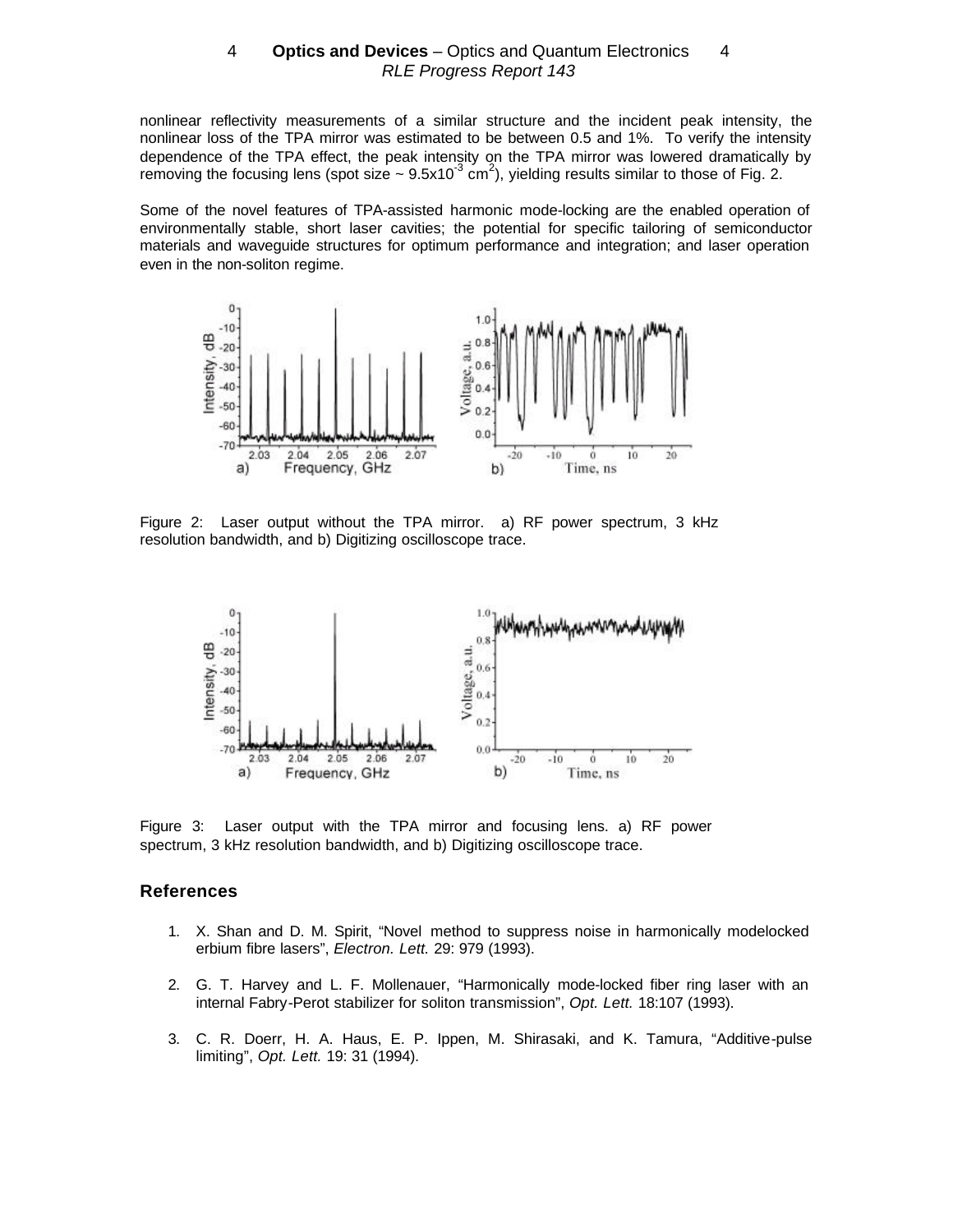4. M. Nakazawa, K. Tamura, and E. Yoshida, "Supermode noise suppression in a harmonically modelocked fibre laser by self-phase modulation and spectral filtering," Electron. Lett. 32: 461 (1996).

## **Publications**

- 1. E. R. Thoen, Grein, M. E., E. M. Koontz, H. A. Haus, L. A. Kolodziejski, and E. P. Ippen, "Stabilization of an active harmonically mode-locked fiber laser using two-photon absorption", *Opt. Lett.* 25: 948-950 (2000).
- 2. E. R. Thoen, E. M. Koontz, M. Joschko, P. Langlois, T. R. Schibli, F. X. Kartner, E. P. Ippen, and L. A. Kolodziejski, *Appl. Phys. Lett.* 74: 3927 (1999).
- 3. M. E. Grein, E. R. Thoen, E. M. Koontz, H. A. Haus, L. A. Kolodziejski, and E. P. Ippen, "Stabilization of an active harmonically mode-locked fiber laser using two-photon absorption", Paper presented at the 2000 Conference on Lasers and Electro-Optics, San Francisco, California, May 7-12, 2000.

# **Thesis**

E. R. Thoen, *Development of Ultrashort Pulse Fiber Lasers for Optical Communication Utilizing Semiconductor Devices*, Massachusetts Institute of Technology, June 2000.

# **6. Noise Studies in Passively Modelocked, Regeneratively Synchronized Fiber Lasers**

### **Sponsors**

DARPA, AFOSR, ONR

### **Project Staff**

Charles X. Yu, Matthew E. Grein, Professor Erich Ippen, Professor Hermann A. Haus

Erbium-doped fiber lasers are attractive as high repetition rate sources for many applications, e.g. telecommunications and optical sampling. Actively modelocked lasers can provide trains of lownoise pulses at GHz repetition rates, but even with soliton shortening can not achieve pulse widths much shorter than a picosecond. While passively modelocked sources can produce pulses as short as a few hundred femtoseconds, they have not shown to produce stable, low noise trains of pulse at GHz repetition rates. We recently demonstrated that a passively modelocked fiber laser operating at a MHz repetition rate can be regeneratively synchronized using a phase modulator and microwave clock to produce a train of subpicosecond pulses at GHz repetition rates. The purpose of this study is to study the timing jitter of that source.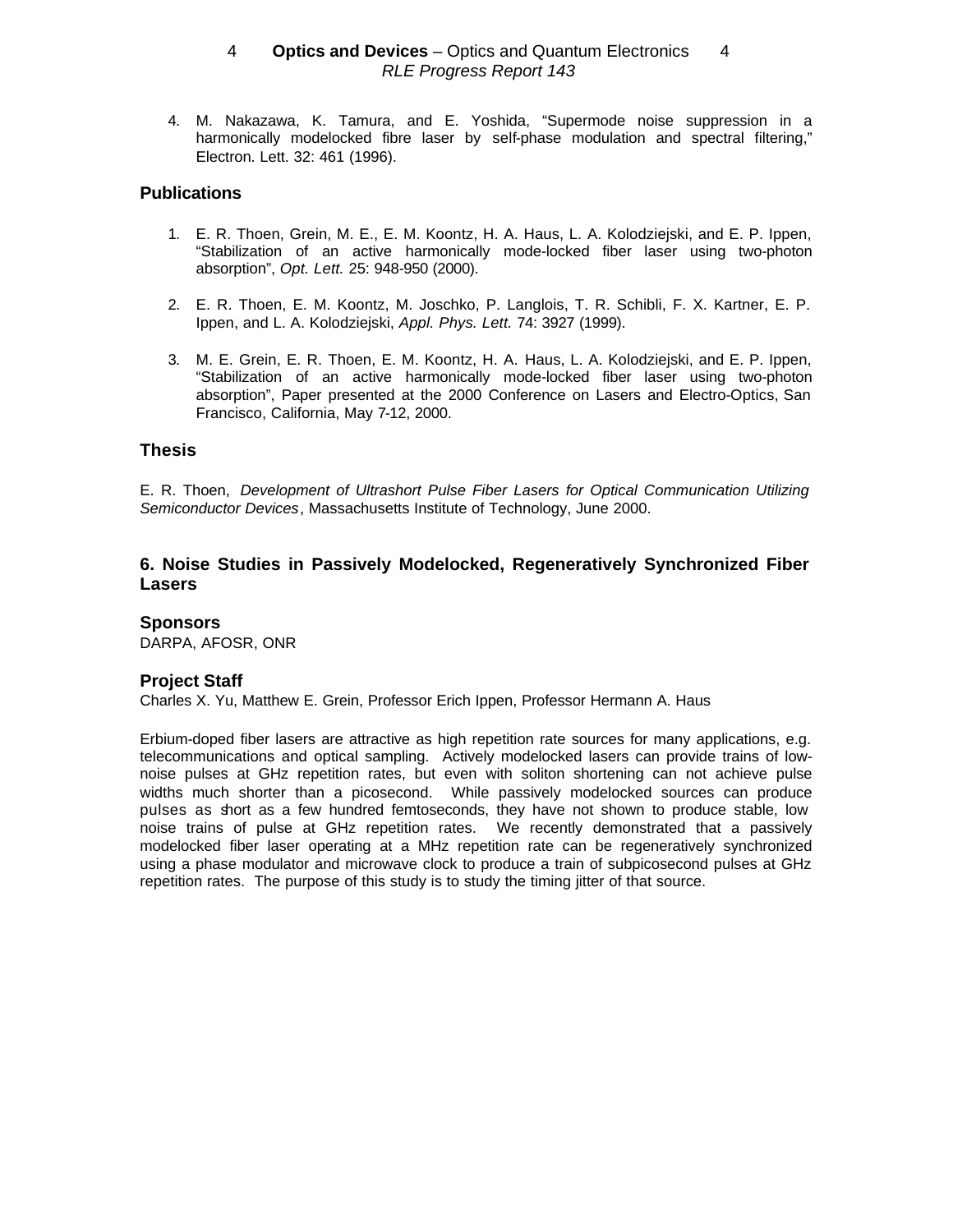

Figure 1: Regeneratively synchronized, passively modelocked fiber laser setup. The abbreviations are HW half-wave plate, QW quarter-wave plate, PC polarization controller, PM phase modulator, EDFA erbium-doped fiber amplifier, SMF single-mode fiber, DSF dispersionshifted fiber, PD photodiode, F filter, MA microwave amplifier, D delay.

The laser schematic is shown in Fig. 1. The waveplates and the polarization controllers provide polarization APM. The output from the 10% coupler is 10 mW and 30% of the output is detected, filtered, amplifier, and phase-shifted to drive the phase modulator. The cavity dispersion is 8 ps/nm/km. The amplitude and timing jitter of the laser is measured with a 12 GHz detector and an 8 GHz RF spectrum analyzer—the first and seventh harmonic are shown in Fig. 2. One part of the amplitude noise structure extends to 300 kHz—this part is constant around all of the laser harmonics. Its overall magnitude is 0.04% via numerical integration (the discreet spikes on the harmonic spaced at 120 Hz are due to mechanical vibrations and removed when calculating the jitter). There is another narrowband noise structure that extends to 250 kHz. Part of this structure may be due to the local oscillator noise of the spectrum analyzer and pump noise. The upper limit of this noise structure is 0.1%. This amplitude noise is lower than actively modelocked lasers [1-3] but comparable to that of passively modelocked fiber lasers [4]. The timing jitter is 35 fs for frequencies above 100 Hz (lower than the 90 fs reported in [2]) and 86 fs close to the carrier. Our model for the jitter shown in Fig. 2 overestimates the close-in jitter below 200 Hz, but agrees well with the jitter in the wings. This is an indication that the jitter at frequencies greater than 200 Hz is dominated by white noise and suggests that the timing jitter for frequencies above 200 Hz is quantum limited.



Figure 2: RF spectrum of the laser in Fig. 6. Solid black line, harmonic one; Solid blue, harmonic 7; Dashed red line, fit to theory. The fitting parameters are also shown.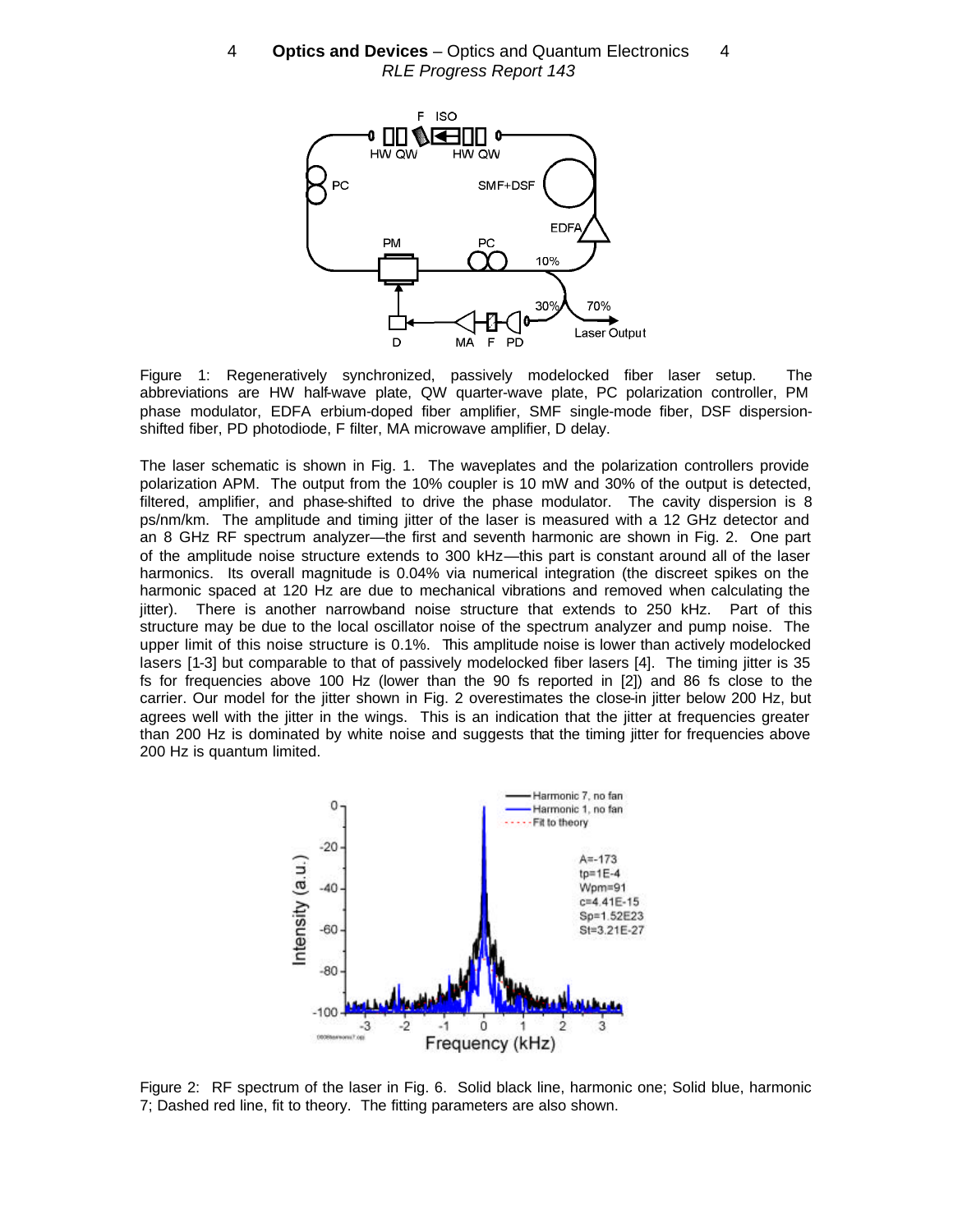# **References**

- 1. E. Yoshida and M. Nakazawa, "Measurement of the timing jitter and pulse energy fluctuation of a PLL regeneratively modelocked fiber laser," *IEEE Photon. Tech. Lett.* 11: 548 (1999).
- 2. K. Gupta, D. Novak, and H. Liu, "Noise characterization of a regeneratively modelocked fiber ring laser," *IEEE J. Quant. Electron.* 36: 70 (2000).
- 3. T. Clark, T. Carruthers, P. Matthews, and I. Duling, "Phase noise measurements of ultrastable 10 GHz harmonically modelocked fiber laser," *Electron. Lett*. 35: 720 (1999).
- 4. S. Namiki, C. X. Yu, and H. A. Haus, "Observation of nearly quantum-limited timing jitter in an P-APM all fiber ring laser," *J. Opt. Soc. Am. B* 13: 2817 (1996).

# **Publications**

- 1. M. Margalit, C. X. Yu, E. P. Ippen, and H. A. Haus, "Harmonic mode-locking using regenerative phase modulation," *IEEE Photon. Tech. Lett.* 10: 337 (1998).
- 2. H. A. Haus, C. X. Yu, M. E. Grein, and E. P. Ippen, "The timing jitter of a regenerative mode-locked fiber ring laser", *Quantum Electronics and Femtosecond Optics*, Memo 102.
- 3. C. X. Yu, M. E. Grein, H. A. Haus, and E. P. Ippen, "Noise of a regeneratively synchronized GHz passively modelocked fiber laser", *Conference on Lasers and Electro-Optics Europe*, Nice, France, May 7-12, 2000, paper CTuK106.

# **7. Noise in Modelocked Laser Diodes**

### **Sponsor**

DARPA

### **Project Staff**

Leaf A. Jiang, Mathew E. Grein, Professor Erich P. Ippen, Professor Hermann A. Haus

Analytical expressions for the amplitude, frequency, timing, and carrier phase noise of modelocked laser diodes were derived. It was found both experimentally and theoretically that carrier dynamics contribute significantly to the total noise of mode-locked laser diodes (MLLDs). In addition, optical cross-correlations more accurately measure timing jitter than RF techniques.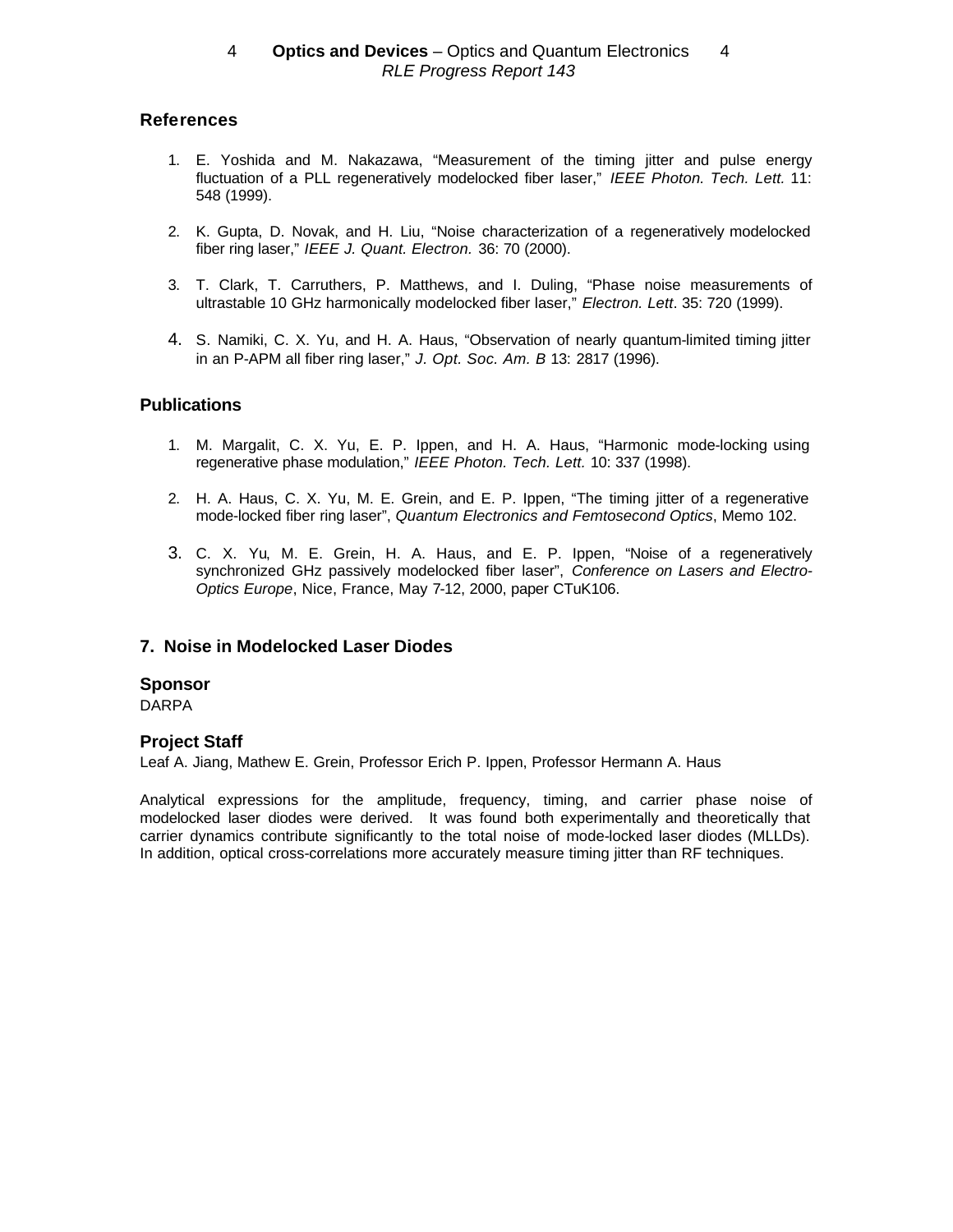

Figure 1: Pulse-to-clock RMS timing jitter is plotted as a function of delay for the actively MLLD.

Noise limits performance in communications and in high-speed optical sampling [1]. In communications, noise bounds the bitrate-distance product and ultimately limits the receiver sensitivity. The noise of a MLLD is very different from that of other laser systems, such as fiber lasers, Neodymium:YAG lasers, Ti:Sapphire lasers, and other lasers with slow gain dynamics. The difference stems from the fact that the carrier lifetime is very short for MLLDs and hence effects of the gain fluctuations on the timing of the pulses are very important on a round-trip time scale. We can understand the effect of carrier fluctuations on timing jitter from two physical pictures: (1) Fluctuations in gain and pulse energies affect the saturation dynamics which causes the front of the pulse to experience more gain than the back of the pulse, effectively moving the pulse forward. (2) Variations of the total gain cause variations in the refractive index which also changes the round-trip time of the cavity. Fig. 1 shows the measured pulse-to-pulse timing jitter as a function of delay, which is due to carrier contributions, spontaneous emission, shot noise of the carriers and modelocker noise. For our actively MLLD, the modelocker contributes the most noise and the carrier shot noise contribution makes up a large portion of the total quantum noise. Analytical solutions for the noise variance have been found and correspond well to experimental measurements. As expected theoretically, the timing jitter increases as the square root of the delay and starts to saturate at long delays since the active modulation pushes the pulses back into their time-slot.

Laser noise measurements typically involve RF mixing techniques that can often only resolve noise fluctuations less than several tens of MHz [2]. Since the noise of modelocked laser diodes contains high frequency components around the relaxation oscillation frequency of the laser, these techniques are not appropriate to characterize faster fluctuations of the modelocked laser on a pulse-to-pulse time scale. Therefore, we have used optical cross-correlations to measure the high frequency noise which has previously been ignored but is very important for high-speed optical analog-to-digital converters. The setup for the optical cross-correlations is shown in Fig. 2 and a sample measurement is shown in Fig. 3. The broadening of the cross-correlation is due to timing jitter. Dispersion of the delay-line does not affect our measurement since we calibrate its effect by placing the delay line before the optical correlator and autocorrelating the dispersed pulses. Therefore, we can extract the broadening of the cross-correlation due to timing jitter alone. By taking autocorrelations for different delays, we can reconstruct the plot in Fig. 1, which shows the contribution of the low and high frequency noise to the total jitter. The bandwidth of the noise is inversely related to the pulse-to-pulse delay. This is the first time that attention has been brought to the high frequency noise of these modelocked lasers, and has been found to contribute up to half the total noise power.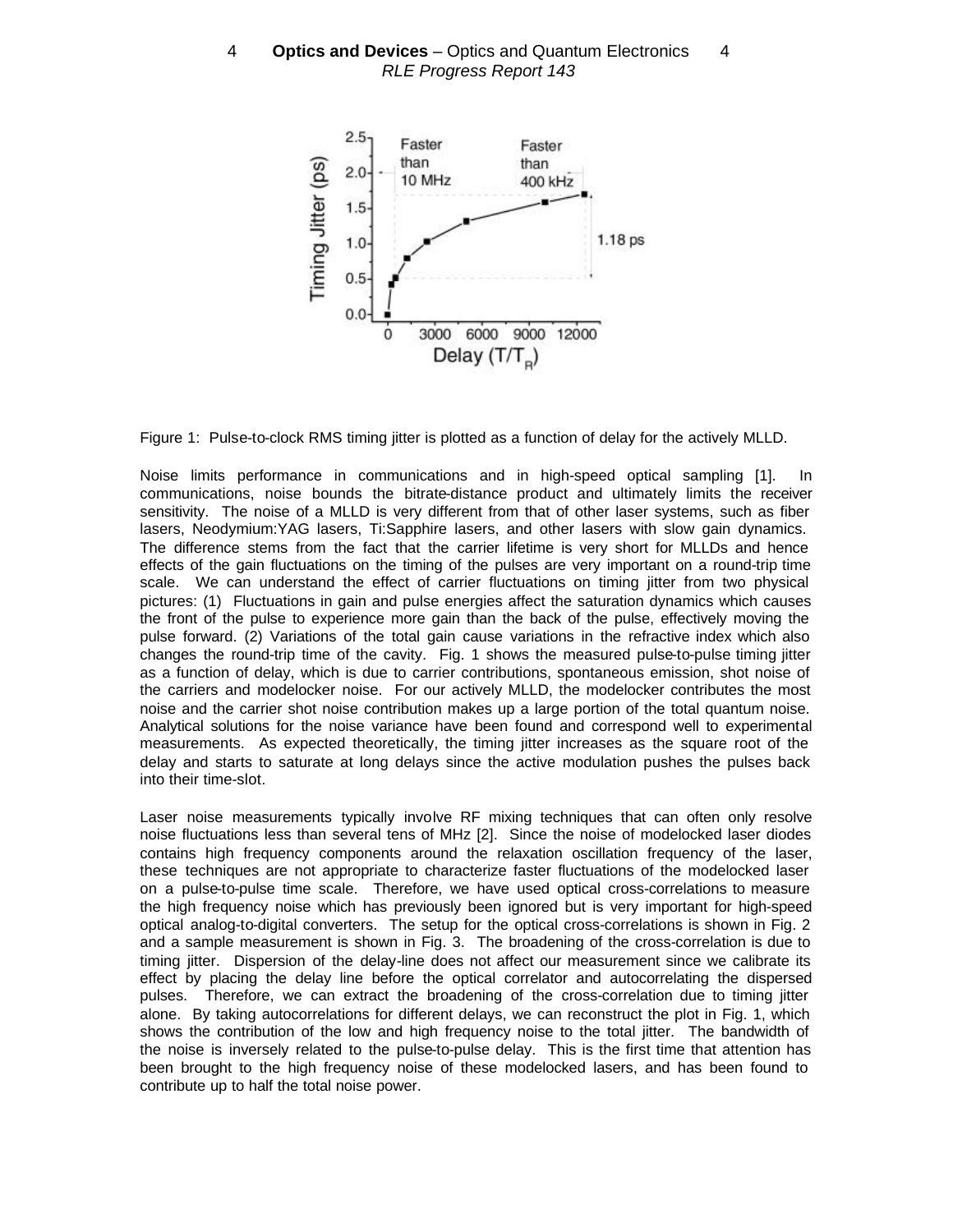

Figure 2: The experimental setup used to measure timing jitter.



Figure 3: Optical correlations with 1000~m fiber delay. The second harmonic generation is plotted as a function of fine delay.

### **References**

- 1. P. W. Juodawlkis, J. C. Twichell, J. L. Wasserman, and R. C. Williamson, "Measurement of mode-locked laser timing jitter using phase-encoded optical sampling," CLEO May 2000, OSA, San Francisco
- 2. D. von der Linde, "Characterization of noise in continuously operating mode-locked lasers," *Appl. Phys. B*, 39: 201-217 (1986).

### **Publications**

1. L. A. Jiang, M. E. Grein, E. P. Ippen, and H. A. Haus, "Noise of Modelocked Laser Diodes." ISLC '00. ThB5. Laser Dynamics.

### **8. Full-pulse Characterization Using Autocorrelations and Genetic Algorithm**

#### **Sponsor**

DARPA

### **Project Staff**

Leaf A. Jiang, Mathew E. Grein, Professor Erich P. Ippen, Professor Hermann A. Haus

We have demonstrated a technique for extracting the amplitude and chirp of optical pulses, from autocorrelation measurements of pulses after propagation through different lengths of fiber, by using a genetic algorithm. Nonlinearities in the fiber are taken into account and computation time is greatly reduced by encoding the chromosomes with a Hermite-Gaussian expansion.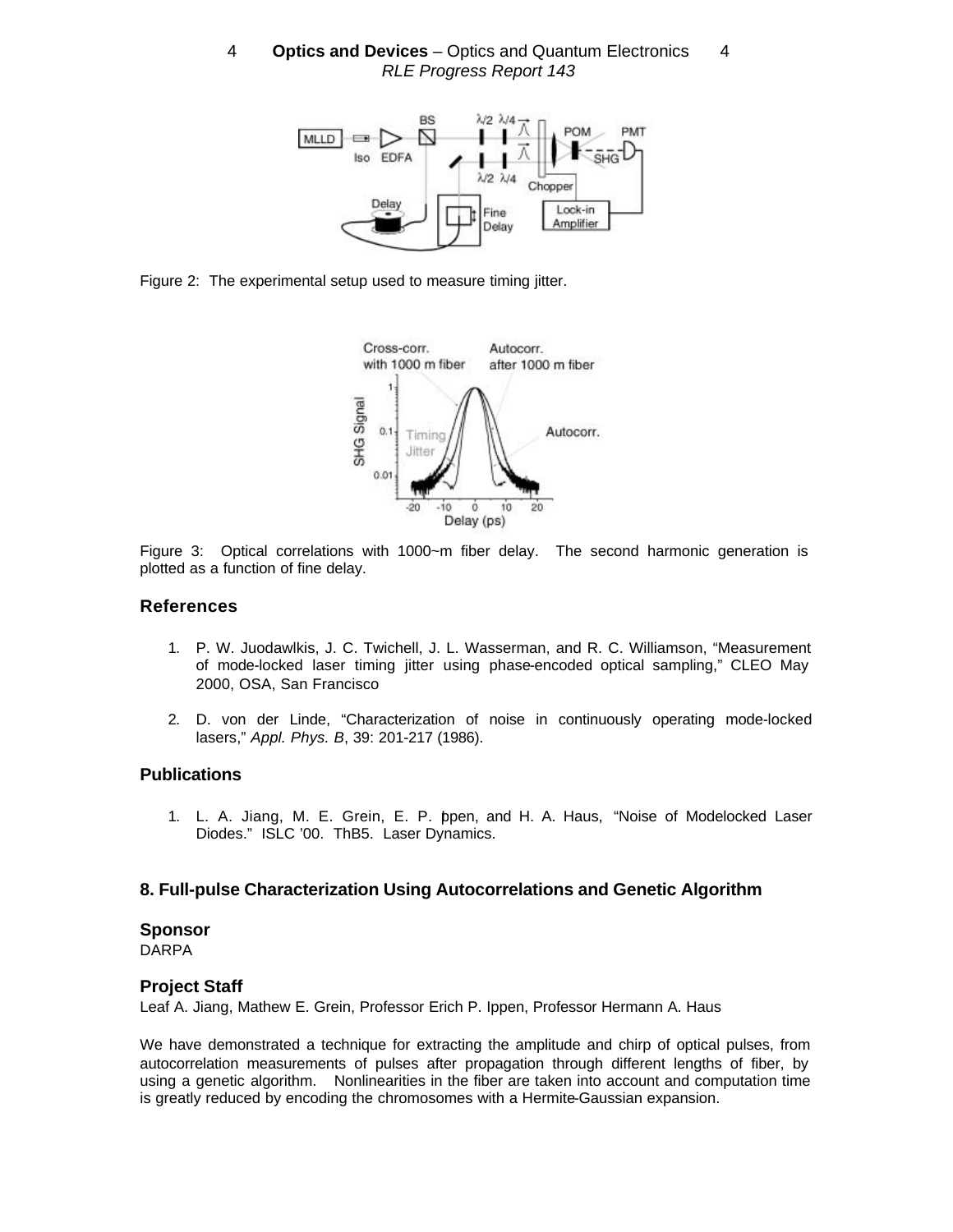The recovery of a pulse's amplitude and chirp from intensity autocorrelations after different spans of fiber is a well-known method [1]. If the propagation through the fiber is linear, i.e. is only dispersive, the phase and amplitude can be recovered by the use of a phase-retrieval algorithm, much like FROG [2]. The parameter range for which this can be done is rather limited, since high powers are needed to obtain good nonlinear conversion in the autocorrelator but also result in unwanted self-phase modulation in the fiber. This can either be due to the use of short pulses with high peak powers, or amplified picosecond pulses (as in the case of communication systems). There is an inherent trade-off between the amount of second harmonic generation in the autocorrelator and nonlinear Kerr effect in the fiber. Since nonlinear propagation is rather complicated and the evolution of a pulse cannot simply be written as a function of the known values, genetic algorithms lend themselves well to pulse-recovery since they deal directly with the solution space, while conveniently ignoring the details of the problem (i.e. don't need information about derivatives, etc.). In addition, genetic algorithms readily take advantage of parallel computing and have already shown that there can be improved performance in recovering pulses from spectrograms [3] over that of other deterministic optimization schemes [4].



Figure 1: The experimental setup showing a non-colinear intensity autocorrelator. The nonlinear crystal used was POM. The sum generation was detected on a photomultiplier tube (PMT). Chopping was done to increase the signal-to-noise ratio.

The experimental setup used to measure the amplitude and phase (or chirp) of a pulse is shown in Fig. 1. In our experiments, a 5 GHz actively mode-locked external cavity 1.5 ?m laser diode was used as the source. The pulses had a full-width at half intensity maximum (FWHM) of approximately 3 ps and were amplified to 15 dBm with an erbium-doped fiber amplifier to obtain an autocorrelation trace with a good signal-to-noise ratio. These pulses were autocorrelated after 0, 10, 20, 50, 100, 200, 400, and 500 meters of Corning LEAF fiber that has a dispersion of 4 ps/nm/km at 1540 nm and an effective area of 72  $2 \text{ m}^2$ . Using seven fiber segments reduces the possibility of non-unique solutions. For the experimental data, all eight autocorrelations corresponding to the aforementioned fiber delays were used in the fitness tests. Incorporating nonlinear propagation in the pulse-recovery algorithm is important since the wings in the autocorrelation due to the Kerr nonlinearity in the fiber are incorrectly interpreted as an echo pulse when linear propagation is used. Indeed, when we run the genetic algorithm to recover the input pulse shape, an echo pulse appears, as can be seen in Fig. 2.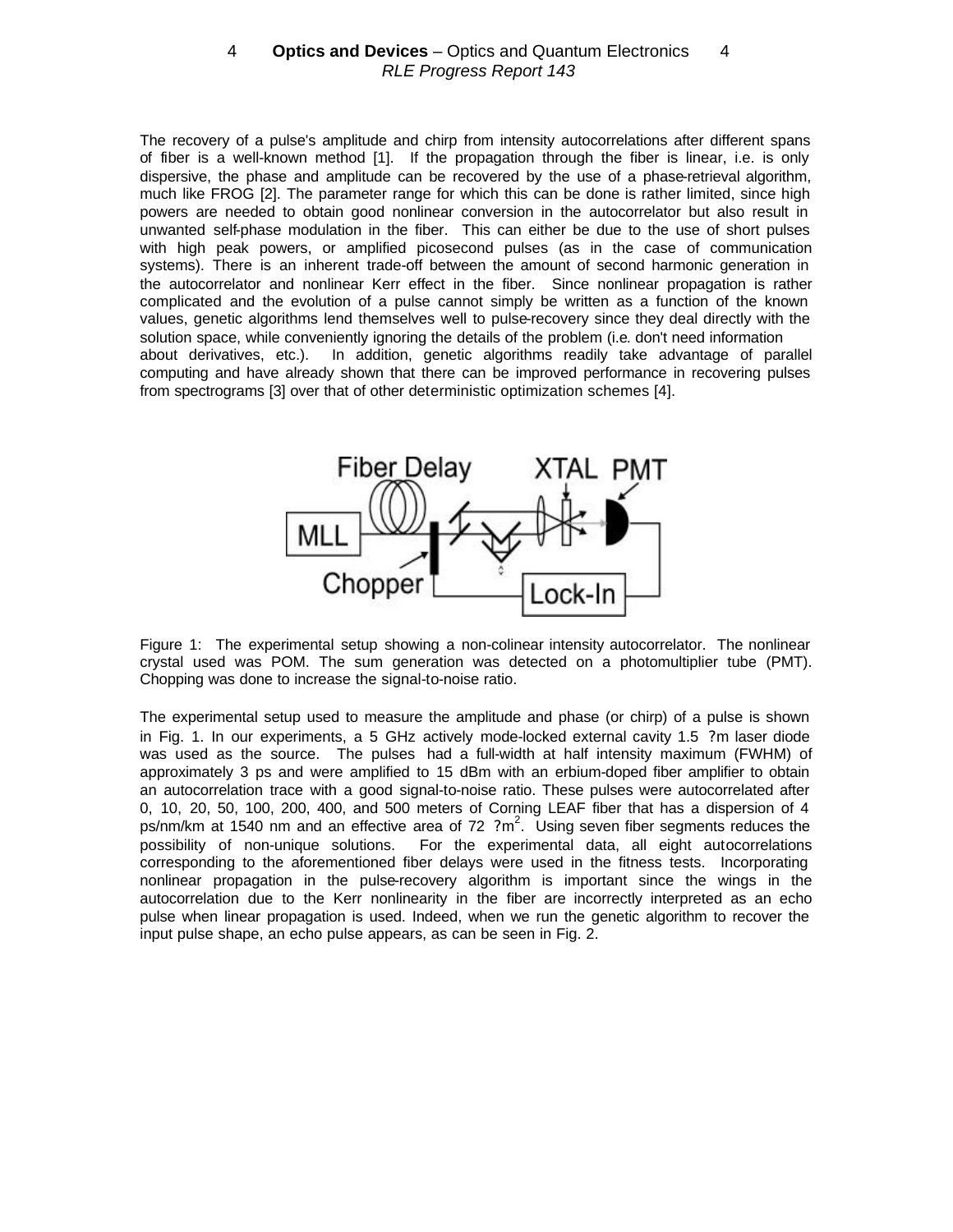

Figure 2: Recovered electric-field of the input pulse assuming linear propagation in genetic algorithm. Solid line is the amplitude and the dotted line.



Figure 3: Recovered electric-field of the input pulse taking into account nonlinear propagation in the genetic algorithm.

Using nonlinear propagation, which is easy to incorporate into the genetic algorithm code, we obtain a more accurate reconstruction of the input pulse amplitude and phase. Fig. 3 shows the reconstructed amplitude and phase of the input pulse using the same data, but here we also take into account the nonlinear effects of the fiber by including the Kerr nonlinearity in our pulse propagation code, and hence obtain a more accurate reconstruction of the input pulse.

The method of encoding the electric-field into a chromosome is a key issue when using genetic algorithms. An encoding that does not suit a particular problem can greatly increase the computation time. In our algorithm, we chose to represent the electric-field as a sum of Hermite-Gaussian functions. Each chromosome is composed of the pulse width, Hermite-Gaussian coefficients, and chirp coefficients. We typically found that only 13 to 20 genes were sufficient for representing the pulse shapes shown in this paper. Hermite-Gaussian encoding has significant advantages over real number "sampled E-field" encoding [3]. For example, when we used the "sampled E-field" genes, we were not able to recover the input pulse after 100 generations. On the other hand, when we used the Hermite-Gaussian genes, the input pulse converged to that shown in Fig. 3 after only ~20 generations.

To test the algorithm, the troublesome cases of chirped double pulses with and without noise were tried numerically. The autocorrelations of the pulses after propagation through 0, 10, 20, 50, 100, 400, and 500 m of LEAF fiber were simulated. Using these autocorrelations for the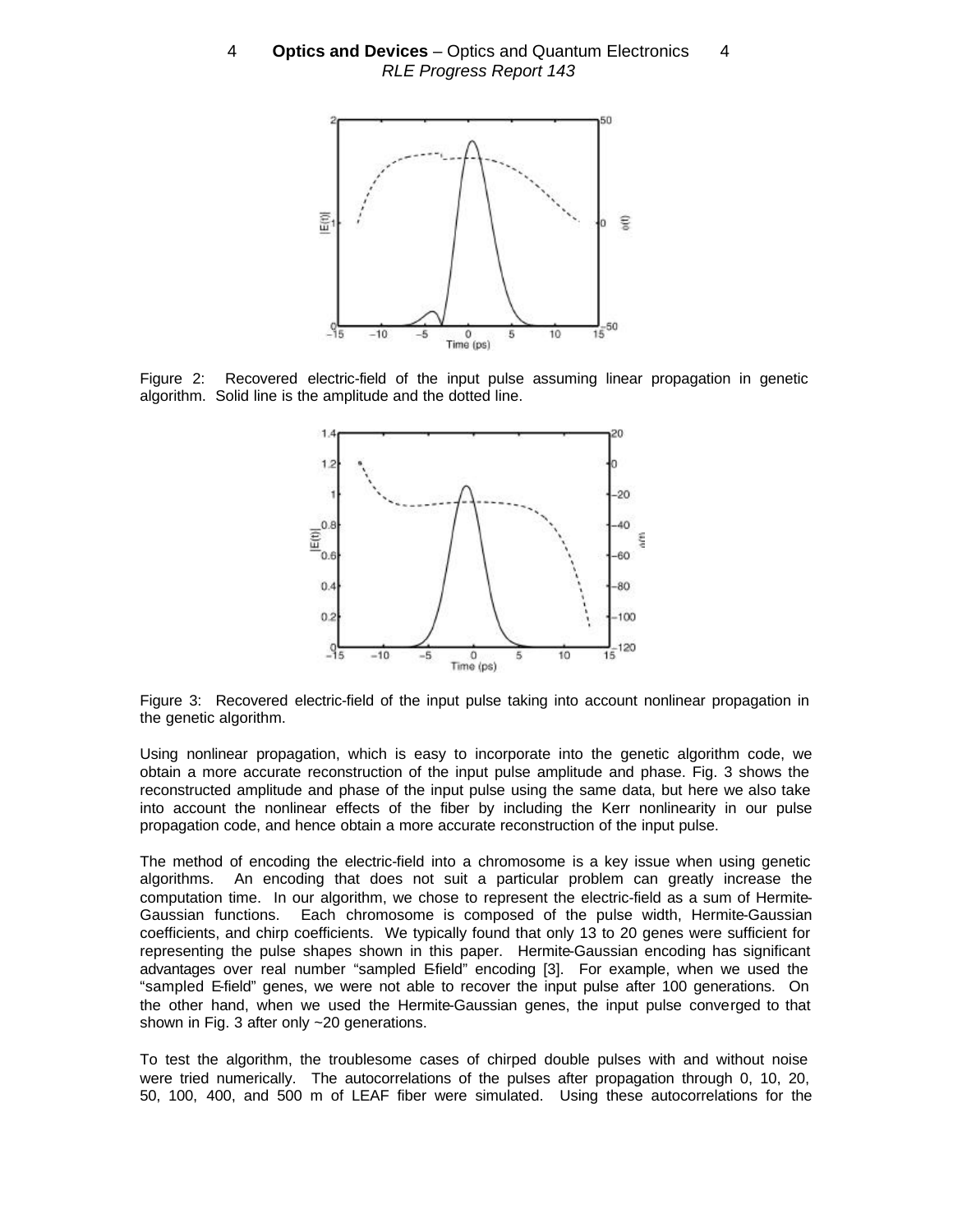fitness test, we were able to accurately reconstruct our original input pulses using our genetic algorithm. The double pulse was a sum of two chirped hyperbolic secant pulses each with a FWHM of 1 ps and separated by 2.5 ps. It was found that the chromosomes converged to the correct answer for many different mutation strengths, crossover probabilities, and selection types. Fig. 4 shows the recovered pulses for an initial population of 100 chromosomes after 100 generations. Each chromosome had 20 genes and was initialized to within 30% of the exact answer. The amplitude and phase matches well over the region which the pulse has significant energy and the fitness of the chromosomes improves with each generation.



Figure 4: Recovered electric-field of chirped double pulse. Slight ringing artifact on the leading edge of amplitude is mainly due to the finite expansion of 16 Hermite-Gaussian functions. Using more terms would reconstruct that part better.

In conclusion, we have demonstrated the use of a genetic algorithm to recover the amplitude and chirp from a series of autocorrelation measurements after propagation through different spans of fiber. The strength of the genetic algorithm is the ease in which it deals with nonlinearities in the fiber. We have also shown that it is capable of recovering complicated pulse shapes, such as a chirped double pulse with noisy autocorrelations. In addition, the computation speed of the genetic algorithm was greatly enhanced by using Hermite-Gaussian coefficients and chirp coefficients for the genes, which effectively filtered the search space and reduced its dimensionality.

### **References**

- 1. J.-C. M. Diels, J. J. Fontaine, I. C. McMichael, and F. Simoni, "Control and measurements of ultrashort pulse shapes (in amplitude and phase) with femtosecond accuracy," *Applied Optics* 24:1270-1282 (1985).
- 2. R. G. M. P. Koumans and A. Yariv, "Time-resolved optical gating based on dispersive propagation: a new method to characterize optical pulses," *IEEE Journal of Quantum Electronics* 36:137-144 (2000).
- 3. J. W. Nicholson, F. G. Omenetto, D. J. Funk, and A. J. Taylor, "Evolving FROGS: phase retrieval from frequency-resolved optical gating measurements by use of genetic algorithms," *Optics Letters* 24: 490-492 (1999).
- 4. R. Trebino and D. J. Kane, "Using phase retrieval to measure the intensity and phase of ultrashort pulses -- frequency resolved optical gating," *Journal of the Optical Society of America A* 10:1101-1111 (1993).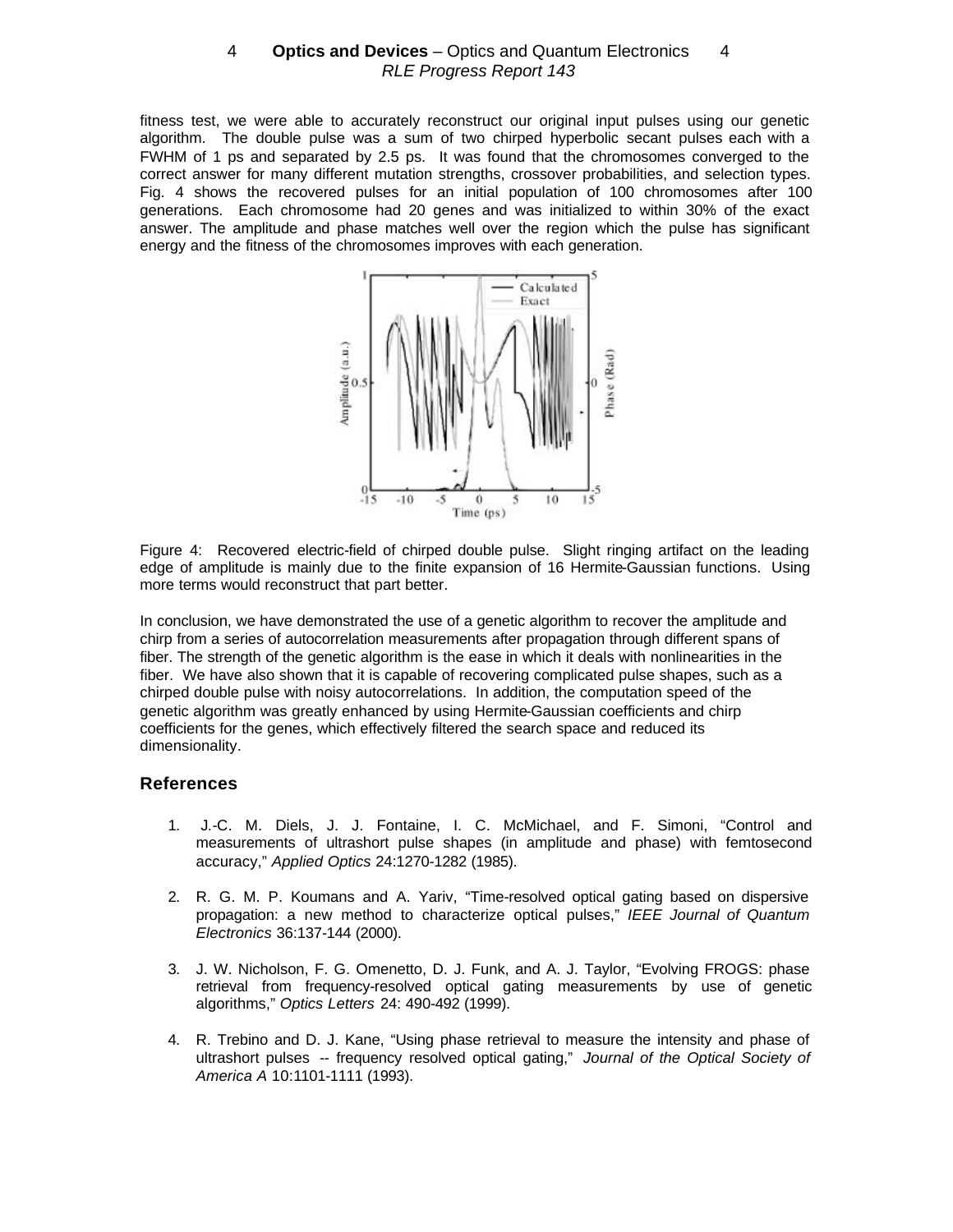# **Publications**

- 1. L. A. Jiang, M. E. Grein, and E. P. Ippen, "Frequency resolved optical gating pulse retrieval using using genetic algorithm with Hermite-Gaussian expansion," submitted to *IEEE Journal of Quantum Electronics.*
- 2. L. A. Jiang, M. E. Grein, and E. P. Ippen, "Full-pulse characterization using autocorrelations and genetic algorithm," submitted to the *Journal of the Optical Society of America B.*

# **9. Ultrafast recovery times in implanted semiconductor saturable absorber mirrors for 1.5 ? m wavelengths**

#### **Sponsor:**

AFOSR, DARPA

#### **Project Staff:**

J. T. Gopinath, Dr. E. R. Thoen, Dr. E. M. Koontz, Dr. J. P. Donnelly, M. E. Grein, Professor L. A. Kolodziejski, and Professor E. P. Ippen

Semiconductor saturable absorbers have important applications in optical switching and modelocked lasers. Materials with relatively short recovery times, which maintain large nonlinearities and low non-saturable losses, are required for these applications. Thus, for fast devices, lifetime reduction techniques, such as low-temperature (LT) growth or ion bombardment, are necessary. To assess the effects of the latter, we have recently carried out a detailed study of the effects of proton bombardment on InGaAs/InP saturable absorber mirrors. The device investigated was an antireflection-coated ?/2 InP layer, containing six centered InGaAs quantum wells (? ~1.58 ?m), deposited on a 22 period GaAs/AlAs distributed Bragg reflector. Devices were studied with a collinear degenerate cross-polarized pump-probe technique, using 150 fs pulses from an optical parametric oscillator at 1.54 ?m. Carrier dynamics are comparable to those observed in similar structures [1] [2]. At fluences below complete absorption saturation, state filling produces bleaching of the absorption. Above these fluences, two-photon absorption (TPA) and TPAinduced free-carrier absorption (FCA) occur.



Figure 1: Differential reflectivity measurements as a function of bombardment at 1.54 ?m and a fluence of  $-44$  ?J/cm<sup>2</sup>.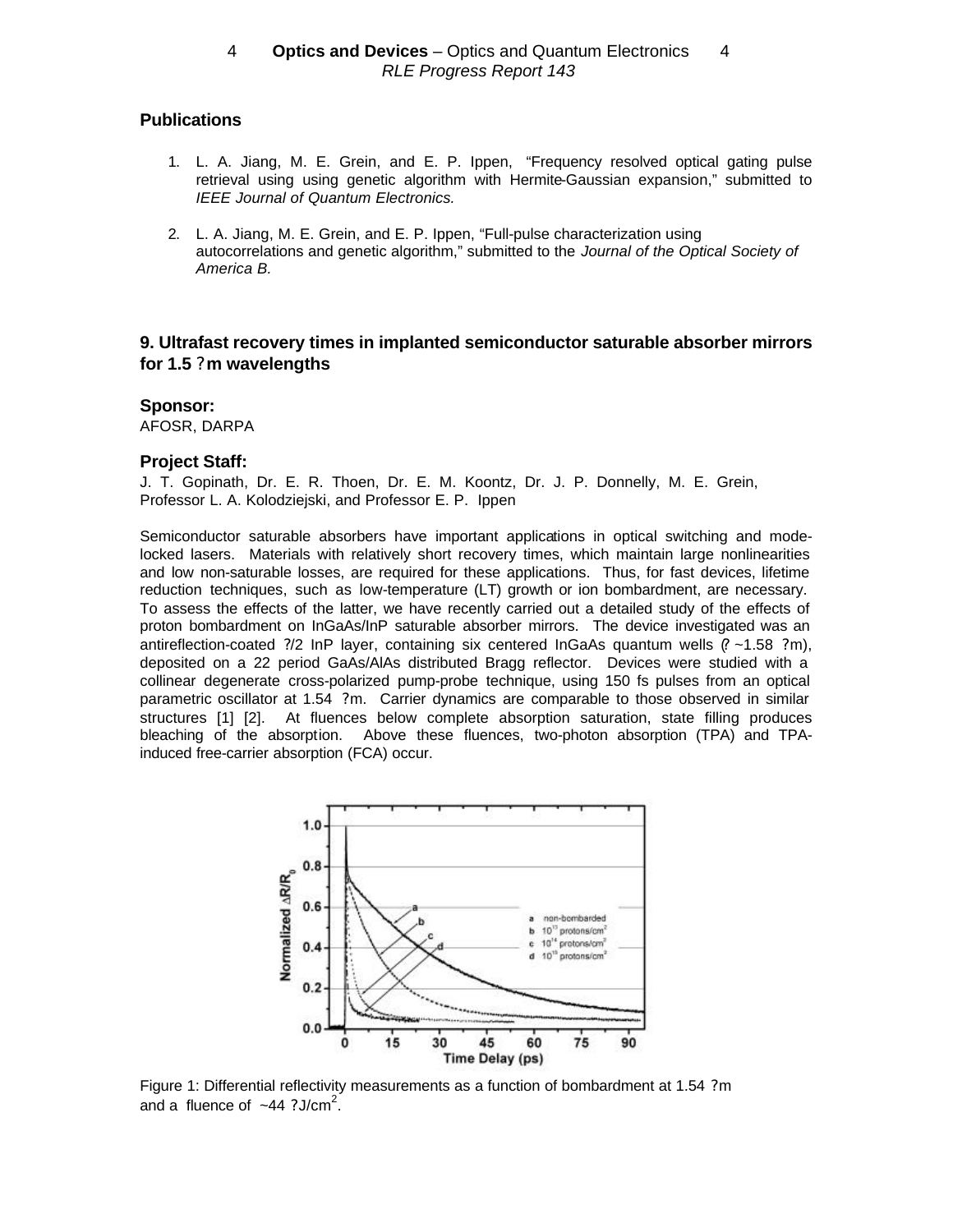For low optical fluences (where bleaching dominates rather than TPA and FCA), lifetimes are reduced in proton-bombarded structures to  $\sim$ 1 ps, without a significant decrease in modulation depth or increase in the non-saturable loss. Lifetimes of 2.5 ps have been observed in LT InGaAs [3], and 1.7 ps in O+ or Ni+ implanted InGaAs [4]. Figure 1 shows a comparison at low fluence of a non-bombarded structure and structures bombarded with 40 keV protons of differing doses. The observed lifetimes are respectively: non-bombarded ~40 ps; 10<sup>13</sup> protons/cm<sup>2</sup> ~12 ps, 10<sup>14</sup> protons/cm<sup>2</sup> ~3 ps, and 10<sup>15</sup> protons/cm<sup>2</sup> ~1ps. The decrease in lifetime is also accompanied by a small increase in non-saturable loss (an increase of a few percent) and a slight decrease in modulation depth, consistent with observations in LT GaAs [5]. These undesirable effects were mitigated with a rapid (20 s) anneal.



Figure 2: Differential reflectivity measurements as a function of excitation fluence at 1.54 ?m. The sample was bombarded with 40 keV protons, at a dosage of  $10^{15}$  protons/cm<sup>2</sup>.



Figure 3: Differential reflectivity measurements as a function of bombardment at 1.54 ?m and a fluence of  $\sim$ 1290? J/cm<sup>2</sup>.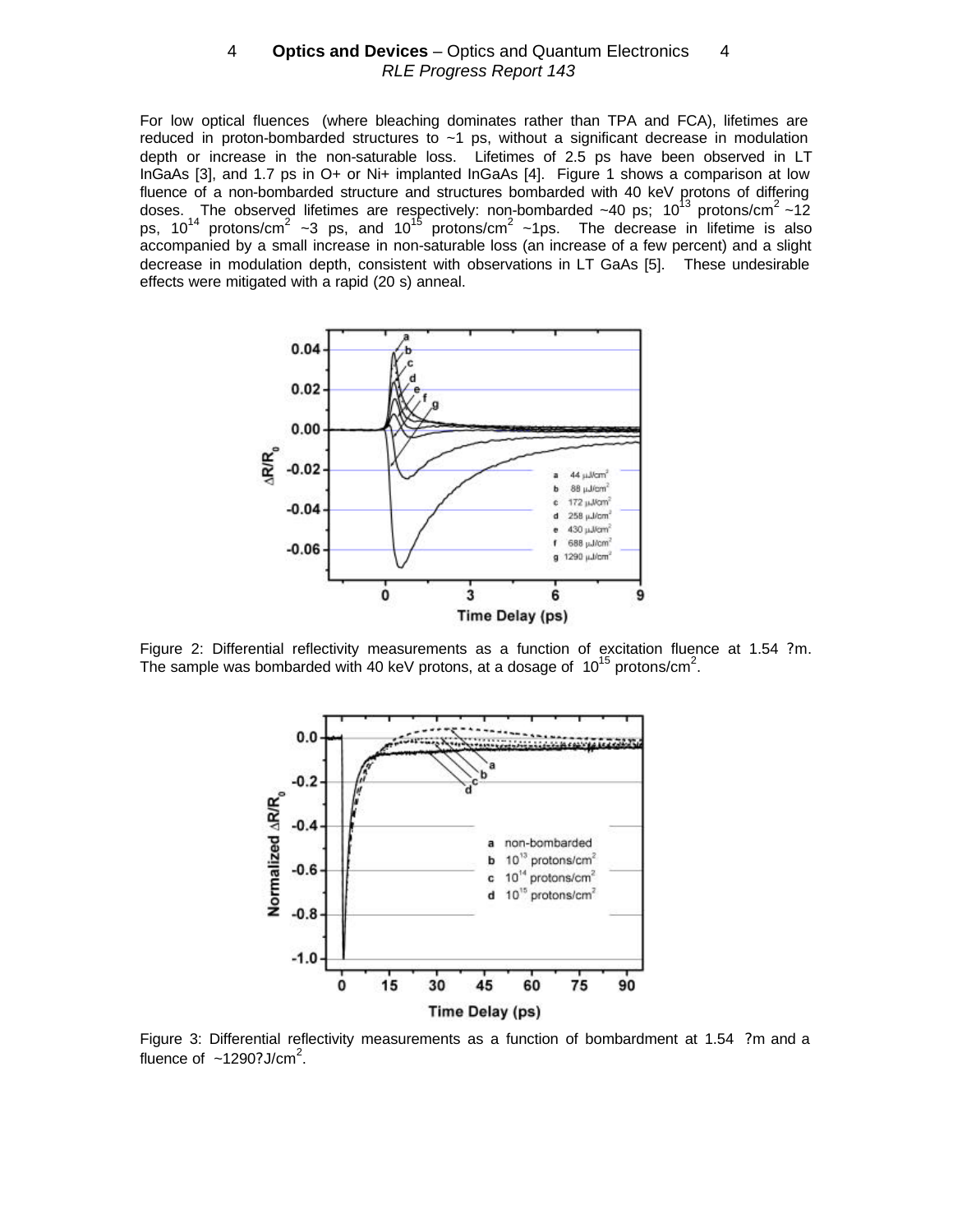The fluence-dependent dynamics for a 10<sup>15</sup> protons/cm<sup>2</sup> absorber are shown in Figure 2. At low fluences (Figure 2, 44 ?J/cm<sup>2</sup>), a ~1 ps response time is apparent. However, as the fluence is increased to levels where significant induced absorption is apparent (Figure 2, 688, 1290 ?J/cm<sup>2</sup>), it is clear that the device response time is limited by the non-equilibrium absorption dynamics. This regime is important for applications requiring intensity limiting. Previous work [2] has indicated that the extended relaxation of the induced absorption could be due to carrier capture outside the InGaAs quantum wells, carriers trapped in satellite valleys, or phonon bottleneck effects. A comparison between non-bombarded and bombarded samples at 1290 ?J/cm<sup>2</sup> is shown in Figure 3. In contrast to the recombination (interband process), the relaxation of the excited state intraband absorption is not as affected by the bombardment. Saturation of defect states can also reduce the effectiveness of bombardment.

Sub-picosecond pulses were obtained when the bombarded samples were used to mode-lock a linear erbium-doped soliton fiber laser. No significant threshold differences were observed, validating the small non-saturable loss increase with bombardment.

# **References**

- 1. P. Langlois, M. Joschko, E. R. Thoen, E. M. Koontz, F. X. Kärtner, E. P. Ippen, and L. A. Kolodziejski, "High fluence ultrafast dynamics of semiconductor saturable absorber mirrors," *Appl. Phys. Lett*. 75: 3841 (1999).
- 2. M. Joschko, P. Langlois, E. R. Thoen, E. M. Koontz, E. P. Ippen, and L. A. Kolodziejski, "Ultrafast hot-carrier dynamics in semiconductor saturable absorbers," *Appl. Phys. Lett*. 76: 1383 (2000).
- 3. S. Gupta, J. F. Whitaker, and G. A. Mourou, "Ultrafast carrier dynamics in III-V semiconductors grown by molecular-beam epitaxy at very low substrate temperatures," *IEEE J. Quant. Elect.* 28: 2464-2472 (1992).
- 4. E. L. Delpon, J. L. Oudar, N. Bouché, R. Raj, A. Shen, N. Stelmakh, and J. M. Lourtioz, "Ultrafast excitonic saturable absorption in ion-implanted InGaAs/InAlAs multiple quantum wells," *App. Phys. Lett.* 72: 759-761 (1998).
- 5. M. Haiml, U. Siegner, F. Morier-Genoud, U. Keller, M. Luysberg, R. C. Lutz, P. Specht, and E. R. Weber, "Optical nonlinearity in low-temperature-grown GaAs: microscopic limitations and optimization strategies," *App. Phys. Lett.* 74: 3134-3136 (1999).

# **Publications**

- 1. J. T. Gopinath, E. R. Thoen, E. M. Koontz, M. E. Grein, L. A. Kolodziejski, E. P. Ippen, and J. P. Donnelly, "Ultrafast recovery times in implanted semiconductor saturable absorber mirrors at 1.5 ?m." To be presented at the 2001 Conference on Lasers and Electro -Optics, Baltimore, Maryland, May 6-11, 2001.
- 2. J. T. Gopinath, E. R. Thoen, E. M. Koontz, M. E. Grein, L. A. Kolodziejski, E. P. Ippen, and J. P. Donnelly, "Recovery Dynamics in Proton-Bombarded Semiconductor Saturable Absorber Mirrors." *Appl. Phys. Lett*. Forthcoming.

# **10. Enhanced Light Extraction from a Two-Dimensional Photonic Bandgap Light-Emitting Diode**

**Sponsors** NSF-MRSEC, AFOSR

# **Project Staff**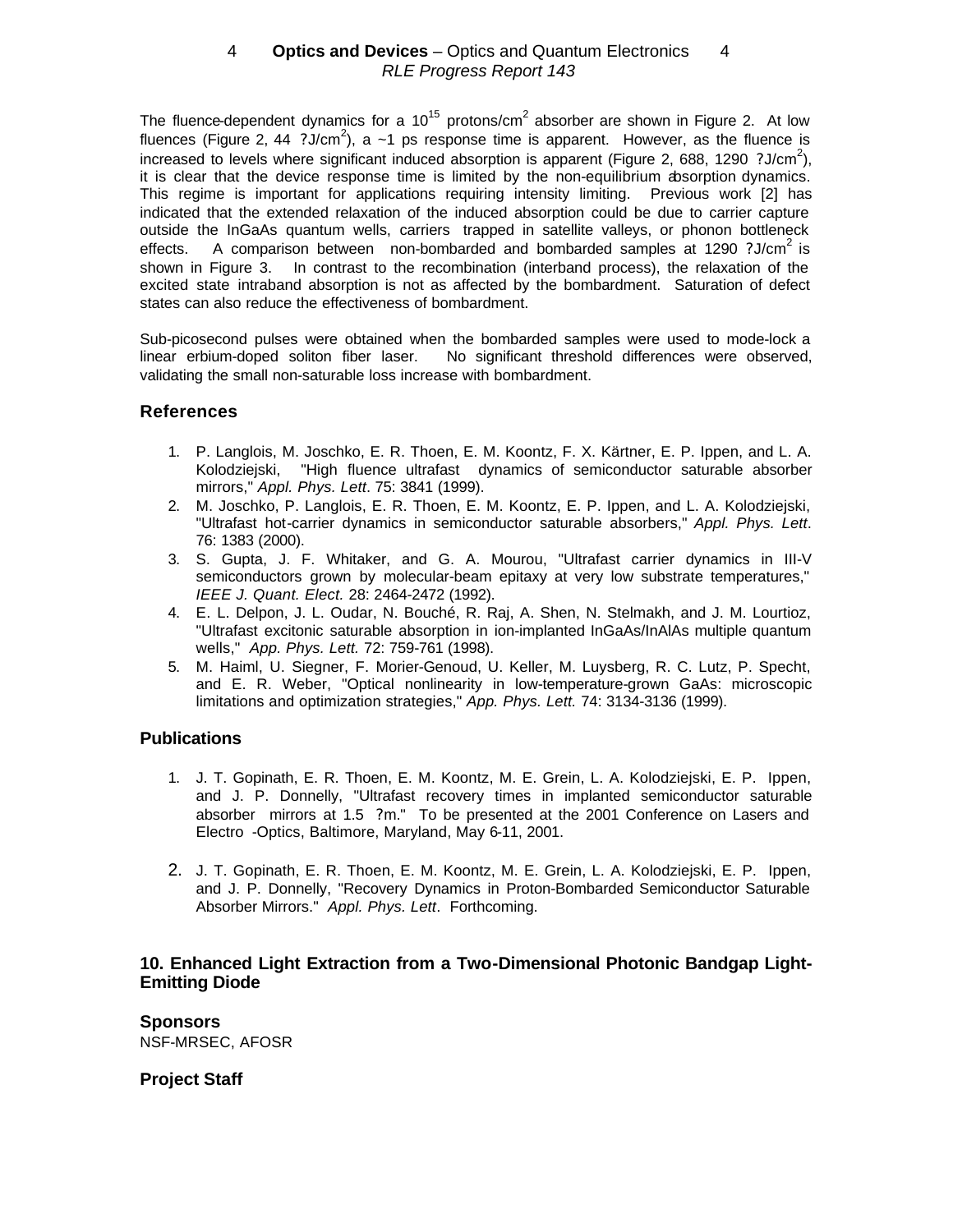Daniel Ripin, Alexei Erchak, Dr. Shanhui Fan, Peter Rakich, Dr. Gale Petrich, Professor Erich P. Ippen, Professor John D. Joannopoulos, Professor Leslie A. Kolodziejski

Semiconductor light-emitting diodes (LEDs) are used in a variety of displays, indicators, lighting applications, and even short distance communication systems. They are popular because of the high brightness, low power consumption, and long lifetime. Depending on the geometry of a particular structure, semiconductor LEDs can be plagued by low efficiencies due to poor light extraction. In a typical structure, only 2.5% of the light generated will be extracted out of the device's top surface, while the rest is trapped by guided modes in the high-index semiconductor material.

Photonic crystals, materials with a spatially periodic refractive index, can be designed to efficiently couple light from the dielectric guided modes into free space. [1] In particular, twodimensional photonic crystals with the proper dimensions can coherently couple light from waveguide modes into highly directional radiation modes by Bragg scattering. To demonstrate this effect we have fabricated a InGaP/InGaAs quantum well LED, with emission centered around 980 nm. A two-dimensional photonic crystal microstructure is then fabricated within the LED by electron beam lithography, and is designed to inhibit waveguide modes at the emission frequency. Surface normal photoluminescence (PL) is observed to increase by as much as a factor of 8 in the photonic crystal region compared to regions on the same LED structure without photonic crystals.

The two-dimensional photonic crystal LED consists of an InGaP/InGaAs active quantum well region, a low refractive index  $A\bar{x}O_y$  spacer layer, and an  $A\bar{x}O_y/GaAs$  distributed Bragg reflector (DBR) with a calculated stop band from 800 nm to 1400 nm. The structure is fabricated using gas source molecular beam epitaxy, direct-write electron beam lithography, reactive-ion etching, and oxidation processes. [2] The two-dimensional photonic crystal consists of a triangular lattice of holes etched within the upper InGaP cladding layer, with a nominal hole-to-hole spacing of 315 nm and a nominal hole diameter of 220 nm. The holes do not penetrate into the InGaAs quantum well layer, to avoid creating additional non-radiative surface recombination. Each twodimensional photonic crystal LED is a 30 ?m by 30 ?m region within a 50 ?m by 50 ?m LED mesa. Structure schematics and scanning electron micrographs of a structure are shown in Fig. 1.

Room temperature PL spectroscopy is performed with a cw 810 nm  $Ti:Al<sub>2</sub>O<sub>3</sub>$  pump laser focused by a microscope objective onto the LED sample. The pump is absorbed by the InGaAs quantum well layer but prevented from reaching the GaAs substrate by the underlying DBR. The PL is collected by the same microscope objective and spectrally resolved by an optical spectrum analyzer or imaged onto a Si CCD camera. At room temperature, the LEDs emit light centered at 980 nm with a full width at half maximum of  $\sim 60$  nm.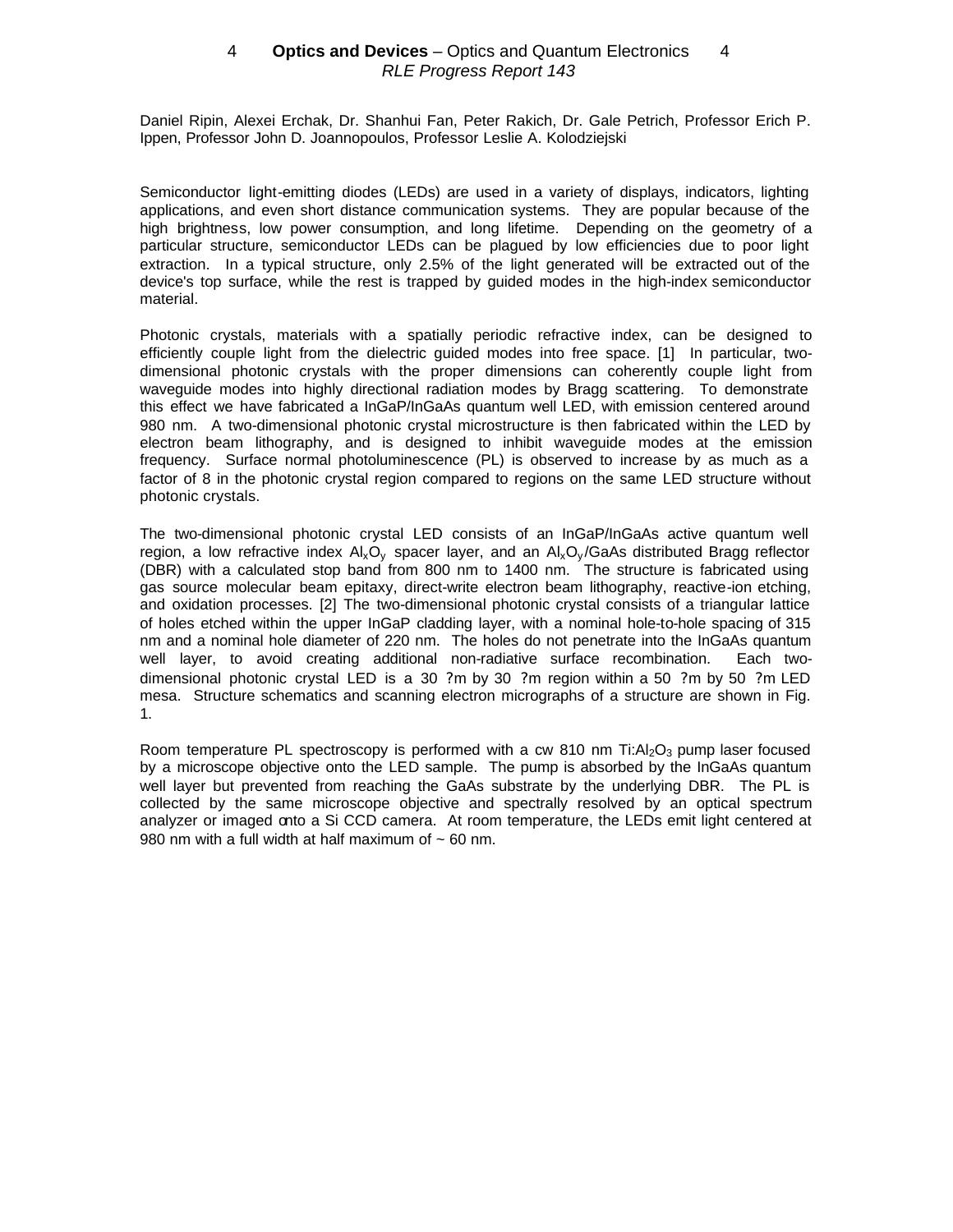

Figure 1: a) Schematic of a InGaP/InGaAs2-D PBG LED structure. b) A scanning electron micrograph (SEM) of the triangular lattice of holes forming the photonic crystal. c) Cross sectional SEM of 2-D PBG LED structure. d) SEM of the entire 2-D photonic crystal array.



Figure 2: Si CCD images of a photonic crystal LED mesa. The images are taken with a 10 nm FWHM filter centered at 925 nm, 950 nm, 975 nm, and 1000 nm. A strong enhancement in the central photonic crystal region as compared with the unpatterned border region is visible at 925 nm and 950 nm.

CCD images of a LED mesa containing a photonic crystal optimized for scattering light at 925 nm are shown in Figure 2. The LED mesa was pumped by a 75 ?m spot size. Each image is recorded with a chromatic filter of 10 nm full width at half maximum centered at 925 nm, 950 nm, 975 nm, and 1000 nm respectively. In the images, it is possible to directly compare the intensity of light coming from the 30 ?m by 30 ?m photonic crystal region in the center of the mesa to the unpatterned border region of the 50 ?m by 50 ?m LED mesa. Strong enhancements at 925 nm and 950 nm are visible compared with similar images at 975 nm and 1000 nm.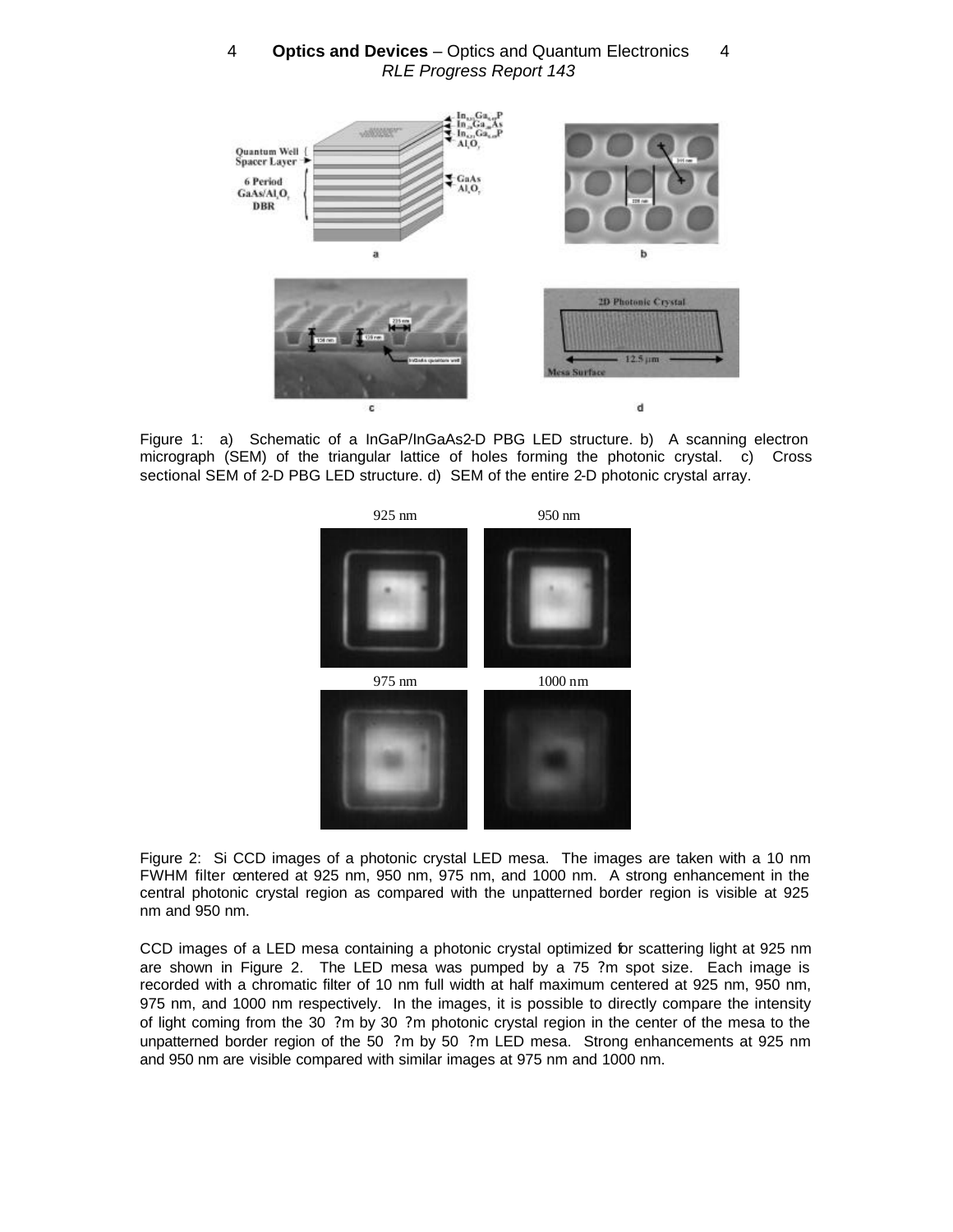

Fig. 3. Photoluminescence spectra of a photonic crystal LED and an unpatterned LED. The photonic crystal LED has a large enhancement of the PL centered at 925 nm.

A complete spectrum of the PL for an LED with and without photonic crystal patterning is shown in Figure 3. The collected PL is dramatically higher for the photonic crystal LED. Furthermore, the spectral lineshape is significantly altered and shows a strong peak at 925 nm corresponding to resonance with a Bragg scattering state. Integrated over all wavelengths, 8 times more PL was collected for the photonic crystal LED compared with an unpatterned LED. At 925 nm, 100 times more PL was recorded. The Bragg scattering is so effective because it directionally couples light from the guided modes of the LED structure into free-space modes propagating normally to the LED surface. This light is easily collected by the experimental apparatus.

#### **References**

- 1. Alexei A. Erchak, Daniel J. Ripin, Shanhui Fan, Peter Rakich, John D. Joannopoulos, Erich P. Ippen, Gale S. Petrich and Leslie A. Kolodziejski, "Enhanced coupling to vertical radiation using a two-dimensional photonic crystal in a semiconductor light-emitting diode," *APL* 78: 563-565 (2001).
- 2. See RLE Progress Report 2000 of Professor Leslie A. Kolodziejski.

### **11. Near-Field Optical Characterization of Two-Dimensional Photonic Bandgap Crystals**

#### **Sponsors**

NSF-MRSEC

### **Project Staff**

Peter Rakich, Daniel Ripin, Alexei Erchak, Shanhui Fan, D. Gale Petrich, Professor Erich P. Ippen, Professor John D. Joannopoulos, Professor Leslie A. Kolodziejski

Near-field scanning optical microscopy (NSOM) is a technique whereby sub-wavelength images  $\left(-\frac{2}{2}\right)$  resolution) can be acquired by scanning a small aperture, such as that formed at the end of a tapered fiber, very close to the specimen of interest. With the continually decreasing size of micro-photonic devices, conventional far-field methods no longer have the resolution to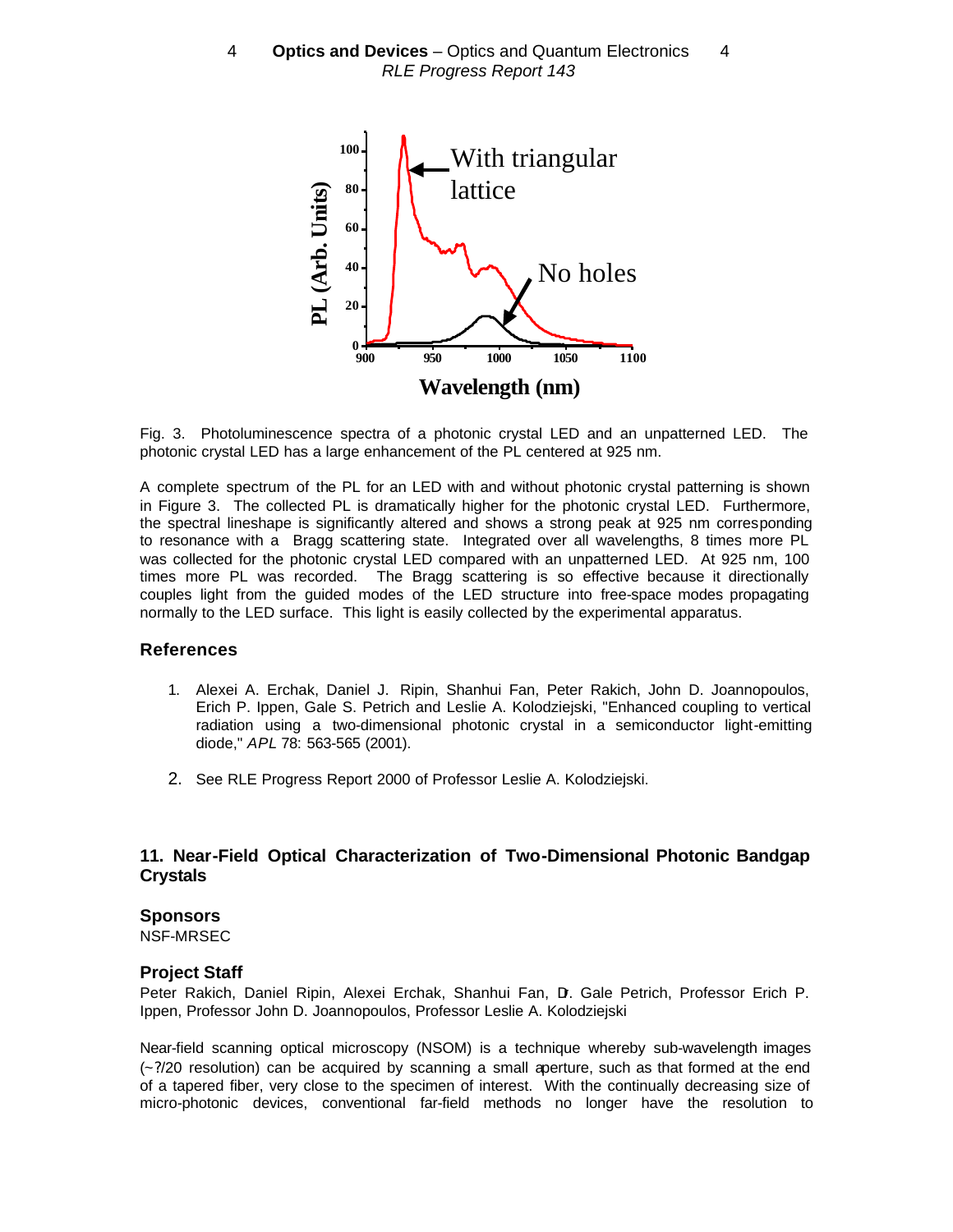characterize the optical fields inside of these structures. Especially for high-index micro-photonic devices such as waveguides and photonic bandgap crystals, NSOM may prove to be the dynamic tool needed.

Measurements of the internal spatial modes of many photonic devices may be performed through a near-field photon-tunneling method, which exploits frustrated total internal reflection (FTIR). If a tapered fiber is brought in very close proximity (~10-30 nm) to the waveguide, a small fraction of the guided light may "tunnel" into the tapered fiber, allowing the experimenter to measure the spatial light intensity at that point in the waveguide. Similarly, one could use this technique to determine the internal spatial modes of two-dimensional photonic bandgap crystals, which have been fabricated on planar waveguide structures.

A thorough computational study of this type of FTIR near-field characterization method has been performed by S. Fan and J. D. Joannopoulos [1]. A complete three-dimensional finite-difference time domain simulation was performed to determine the coupling efficiencies and spatial resolution achievable with high-index photonic bandgap specimens such as those described in ref. [3]. This study clearly indicates that, under realistic experimental conditions, near-field measurements will allow the experimenter to completely map out the entire band structure of these two-dimensional photonic bandgap crystals.

Measurements are currently under way for the characterization of the internal spatial modes of a two-dimensional photonic bandgap LED. The photonic crystal LED under measurement consists of an InGaP/InGaAs active quantum well region, beneath which is a low refractive index  $Al_xO_y$ spacer layer and an  $A\&S_V/GaAs$  distributed Bragg reflector (DBR) having a band stop from 800 to 1400 nm. This structure, alone, acts as a planar waveguide, which captures and guides most of the photoluminescent light. However, in the middle of these planar LED structures a periodic lattice of holes has been etched so as to form a photonic bandgap crystal, which prevents certain wavelengths from propagating in the LED. Structure schematics and scanning electron micrographs of the LEDs under study see ref. [3].

In these experiments we excite a photoluminescent InGaAs quantum well with a short wavelength pump (either argon or Ti:Sa) which is focused through a microscope objective. Much of the spontaneous emission, which results from the relaxation of the quantum well states, is coupled into guided modes. When the guided radiation enters the photonic crystal region it excites distinct spatial light modes, some propagating and some not. The spatial character of each of these modes may be measured by collecting the photoluminescent light through a fiber probe, which is in close proximity to the LED surface. To demonstrate that our current near-field apparatus is capable of sub-wavelength resolution, we have passed light through the fiber tip which was scanned in close proximity to the LED surface. Modulation of the scattered light results in a sub-wavelength image of the photonic crystal. A comparison of this near-field image with a SEM image is made in Fig. 1.